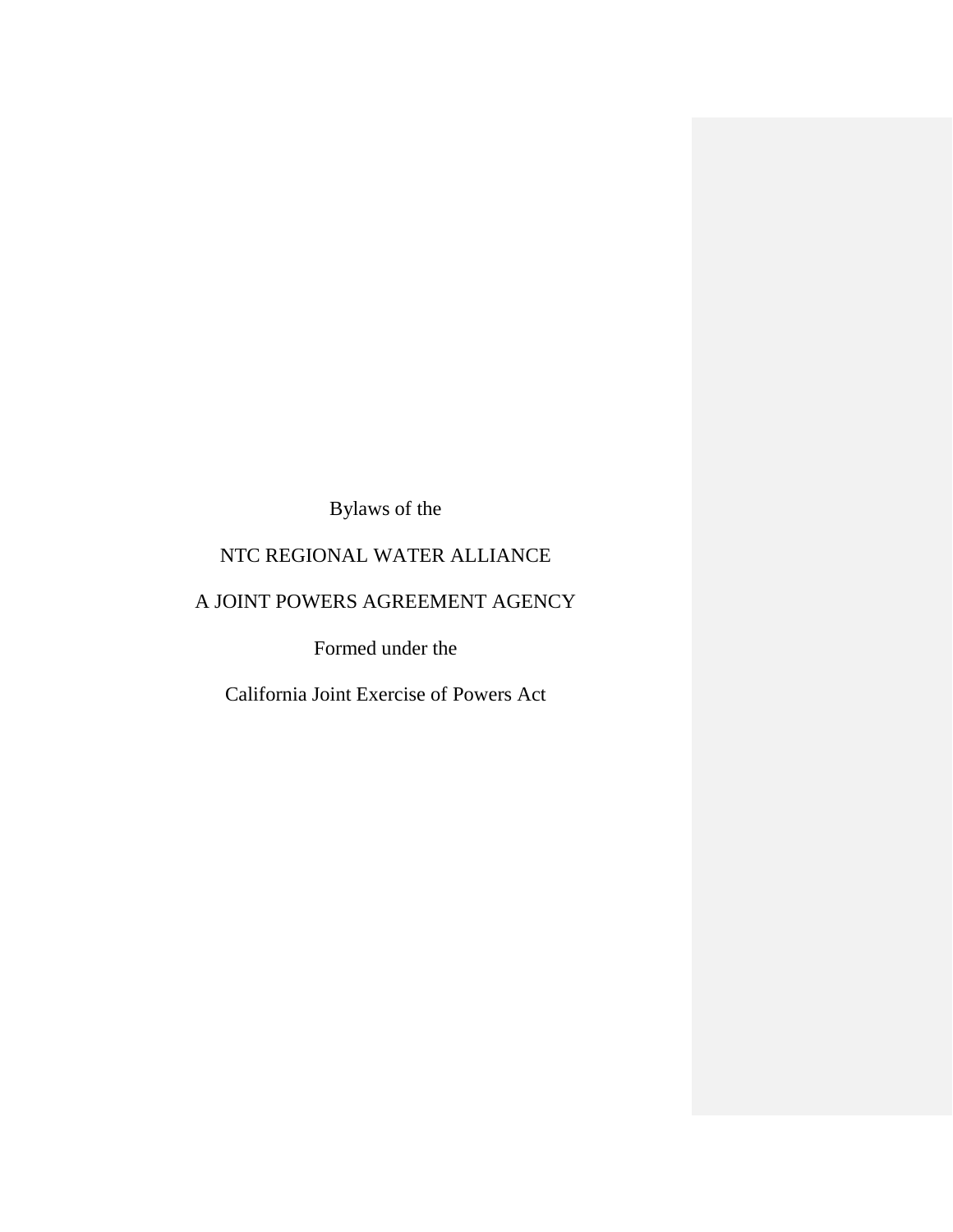# **TABLE OF CONTENTS**

| <b>ARTICLE 1</b>                                                 |  |
|------------------------------------------------------------------|--|
| <b>SECTION 1.1</b>                                               |  |
| <b>ARTICLE 2</b>                                                 |  |
| <b>SECTION 2.1</b><br><b>SECTION 2.2</b>                         |  |
| <b>ARTICLE 3</b>                                                 |  |
| <b>SECTION 3.1</b><br><b>SECTION 3.2</b>                         |  |
| <b>ARTICLE 4</b>                                                 |  |
| <b>SECTION 4.1</b><br><b>SECTION 4.2</b>                         |  |
| <b>ARTICLE 5</b>                                                 |  |
| <b>SECTION 5.1</b><br><b>SECTION 5.2</b>                         |  |
| <b>ARTICLE 6</b>                                                 |  |
| <b>SECTION 6.1</b><br><b>SECTION 6.2</b>                         |  |
| <b>ARTICLE 7</b>                                                 |  |
| <b>SECTION 7.1</b><br>7.1.1<br>7.1.2<br><b>SECTION 7.2</b>       |  |
| <b>SECTION 7.3</b><br><b>SECTION 7.4</b>                         |  |
| 7.4.1<br>7.4.2<br>7.4.3                                          |  |
| 7.4.4                                                            |  |
| 7.4.5<br>SECTION 7.5<br><b>SECTION 7.6</b><br><b>SECTION 7.7</b> |  |
| 7.7.1                                                            |  |
| 7.7.2<br>7.7.3<br><b>SECTION 7.8</b>                             |  |
| 7.8.1<br><b>SECTION 7.9</b>                                      |  |
| 7.9.1<br>7.9.2<br>7.9.3                                          |  |
| SECTION 7.10<br><b>SECTION 7.11</b>                              |  |
| SECTION 7.12<br>SECTION 7.13<br><b>SECTION 7.14</b>              |  |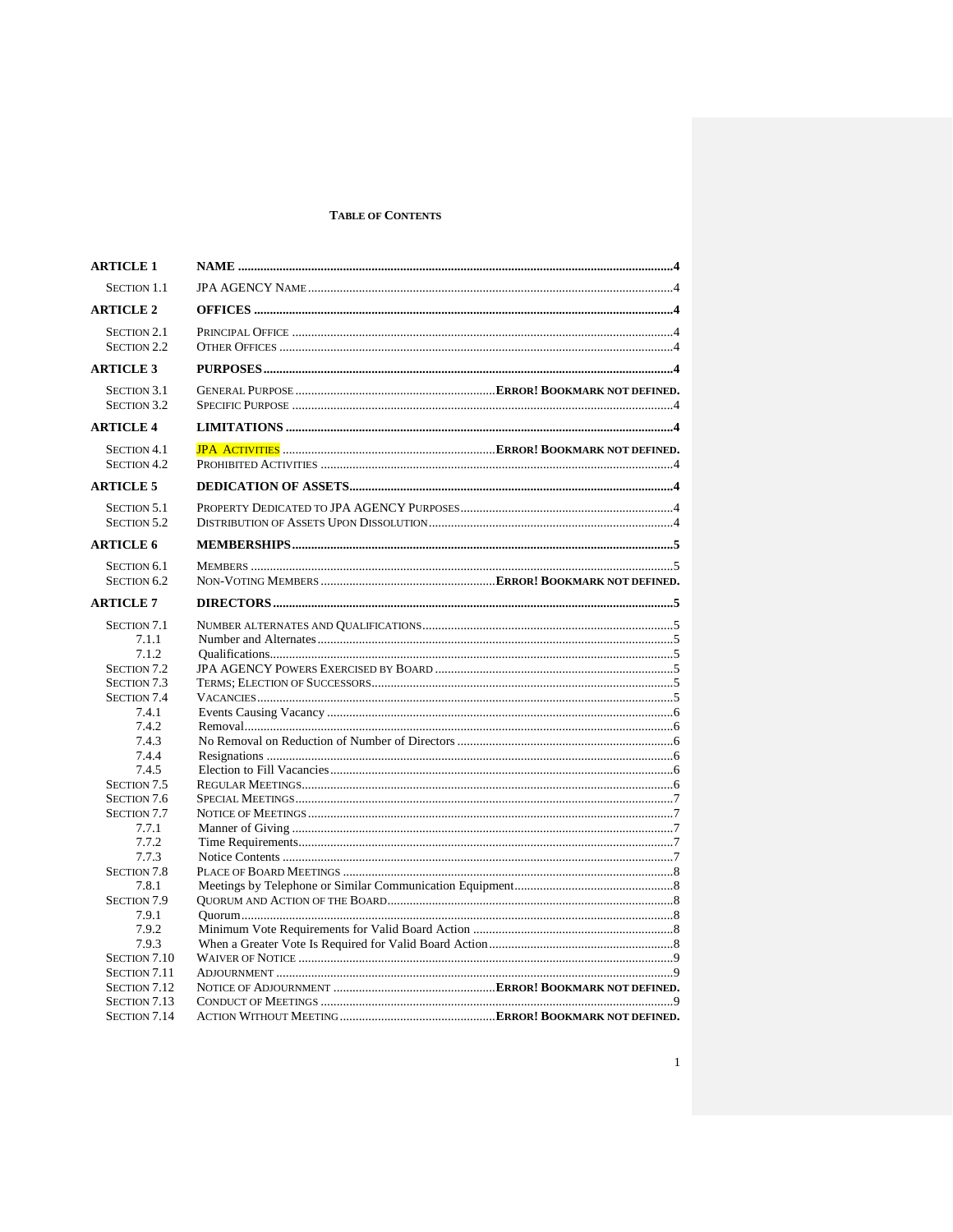| SECTION 7.15<br>SECTION 7.16             |                                                                                              |  |
|------------------------------------------|----------------------------------------------------------------------------------------------|--|
| <b>ARTICLE 8</b>                         |                                                                                              |  |
|                                          |                                                                                              |  |
| <b>SECTION 8.1</b><br><b>SECTION 8.2</b> |                                                                                              |  |
|                                          |                                                                                              |  |
| <b>SECTION 8.3</b>                       |                                                                                              |  |
| <b>SECTION 8.4</b>                       |                                                                                              |  |
| <b>SECTION 8.5</b>                       |                                                                                              |  |
| <b>SECTION 8.6</b>                       |                                                                                              |  |
| <b>ARTICLE 9</b>                         |                                                                                              |  |
| <b>SECTION 9.1</b>                       |                                                                                              |  |
| <b>SECTION 9.2</b>                       |                                                                                              |  |
| <b>SECTION 9.3</b>                       |                                                                                              |  |
| <b>SECTION 9.4</b>                       |                                                                                              |  |
| SECTION 9.5                              |                                                                                              |  |
| SECTION 9.6                              |                                                                                              |  |
| 9.6.1                                    |                                                                                              |  |
| 9.6.2                                    |                                                                                              |  |
| 9.6.3                                    |                                                                                              |  |
| 9.6.4                                    |                                                                                              |  |
| 9.6.5                                    |                                                                                              |  |
| 9.6.6                                    |                                                                                              |  |
| SECTION 9.7                              |                                                                                              |  |
| <b>SECTION 9.8</b>                       |                                                                                              |  |
| 9.8.1                                    |                                                                                              |  |
| 9.8.2                                    |                                                                                              |  |
| <b>ARTICLE 10</b>                        | TRANSACTIONS BETWEEN JPA AGENCY AND MEMBER AGENCIES16                                        |  |
|                                          |                                                                                              |  |
| <b>SECTION 10.1</b>                      |                                                                                              |  |
| 10.1.1                                   |                                                                                              |  |
| 10.1.2                                   |                                                                                              |  |
| 10.1.3                                   |                                                                                              |  |
| <b>SECTION 10.2</b>                      |                                                                                              |  |
| <b>SECTION 10.3</b>                      |                                                                                              |  |
| <b>SECTION 10.4</b>                      |                                                                                              |  |
| <b>ARTICLE 11</b>                        | INDEMNIFICATION OF DIRECTORS, OFFICERS, EMPLOYEES AND AGENTS<br>ERROR! BOOKMARK NOT DEFINED. |  |
| <b>SECTION 11.1</b>                      |                                                                                              |  |
| 11.1.1                                   |                                                                                              |  |
| 11.1.2                                   |                                                                                              |  |
| 11.1.3                                   |                                                                                              |  |
| <b>SECTION 11.2</b>                      | APPLICABILITY OF INDEMNIFICATION PROVISIONS  ERROR! BOOKMARK NOT DEFINED.                    |  |
| 11.2.1                                   |                                                                                              |  |
| 11.2.2                                   | Settlement or Unsuccessful Defense by Agent  Error! Bookmark not defined.                    |  |
| SECTION 11.3                             | ACTIONS BROUGHT BY PERSONS OTHER THAN THE JPA AGENCY  ERROR! BOOKMARK NOT                    |  |
| DEFINED.                                 |                                                                                              |  |
| 11.3.1                                   | Scope of Indemnification in Third Party Proceedings Error! Bookmark not defined.             |  |
| 11.3.2                                   | Required Standard of Conduct For Indemnification in Third Party Proceedings  Error!          |  |
|                                          | <b>Bookmark not defined.</b>                                                                 |  |
| <b>SECTION 11.4</b>                      | ACTION BROUGHT BY OR ON BEHALF OF THE JPA AGENCY ERROR! BOOKMARK NOT                         |  |
| DEFINED.                                 |                                                                                              |  |
| 11.4.1                                   | Scope of Indemnification in Proceeding By or On Behalf Of the JPA AGENCY  Error!             |  |
|                                          |                                                                                              |  |

**Bookmark not defined.**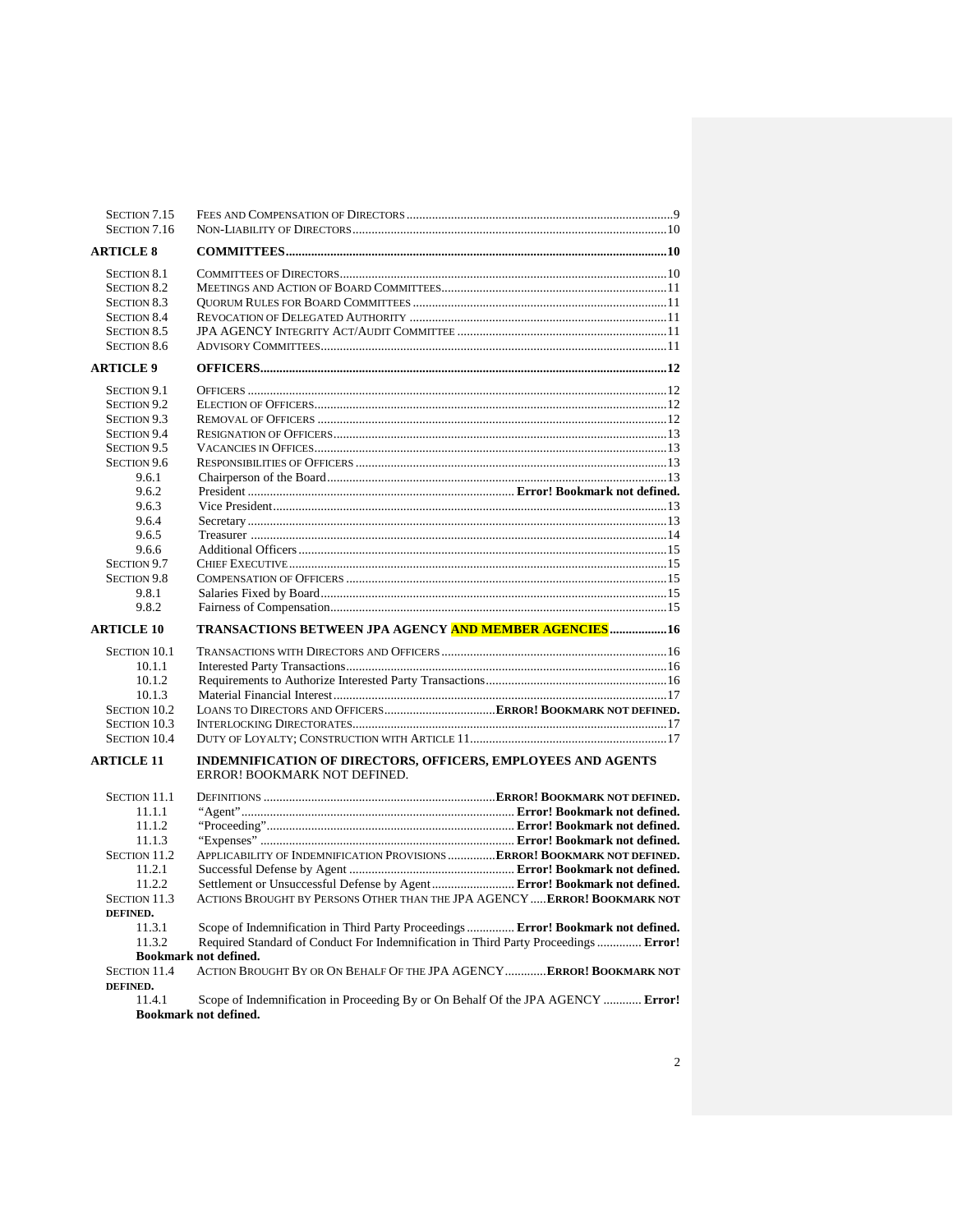| 11.4.2                            | Required Standard of Conduct For Indemnification in Proceeding By or On Behalf Of the JPA |  |  |
|-----------------------------------|-------------------------------------------------------------------------------------------|--|--|
| 11.4.3                            |                                                                                           |  |  |
| 11.4.4                            | Claims and Suits Awarded Against Agent Error! Bookmark not defined.                       |  |  |
| SECTION 11.5                      | DETERMINATION OF AGENT'S GOOD FAITH CONDUCT  ERROR! BOOKMARK NOT DEFINED.                 |  |  |
| SECTION 11.6                      |                                                                                           |  |  |
| SECTION 11.7                      |                                                                                           |  |  |
| <b>SECTION 11.8</b>               | CONTRACTUAL RIGHTS OF NON-DIRECTORS AND NON-OFFICERS ERROR! BOOKMARK NOT                  |  |  |
| DEFINED.                          |                                                                                           |  |  |
| <b>SECTION 11.9</b>               |                                                                                           |  |  |
| <b>ARTICLE 12</b>                 |                                                                                           |  |  |
| <b>SECTION 12.1</b>               |                                                                                           |  |  |
| <b>SECTION 12.2</b>               |                                                                                           |  |  |
| <b>SECTION 12.3</b>               |                                                                                           |  |  |
| <b>SECTION 12.4</b>               | MAINTENANCE AND INSPECTION OF FEDERAL TAX EXEMPTION APPLICATION AND ANNUAL                |  |  |
|                                   |                                                                                           |  |  |
| <b>SECTION 12.5</b>               |                                                                                           |  |  |
| SECTION 12.6                      |                                                                                           |  |  |
| <b>SECTION 12.7</b>               |                                                                                           |  |  |
| <b>ARTICLE 13</b><br>NOT DEFINED. | <b>EXECUTION OF INSTRUMENTS, DEPOSITS AND FUNDS ERROR! BOOKMARK</b>                       |  |  |
| <b>SECTION 13.1</b>               |                                                                                           |  |  |
| <b>SECTION 13.2</b>               |                                                                                           |  |  |
| <b>SECTION 13.3</b>               |                                                                                           |  |  |
| <b>SECTION 13.4</b>               |                                                                                           |  |  |
| <b>ARTICLE 14</b>                 | CONSTRUCTION AND DEFINITIONS ERROR! BOOKMARK NOT DEFINED.                                 |  |  |
| <b>ARTICLE 15</b>                 |                                                                                           |  |  |
| <b>SECTION 15.1</b>               |                                                                                           |  |  |
|                                   |                                                                                           |  |  |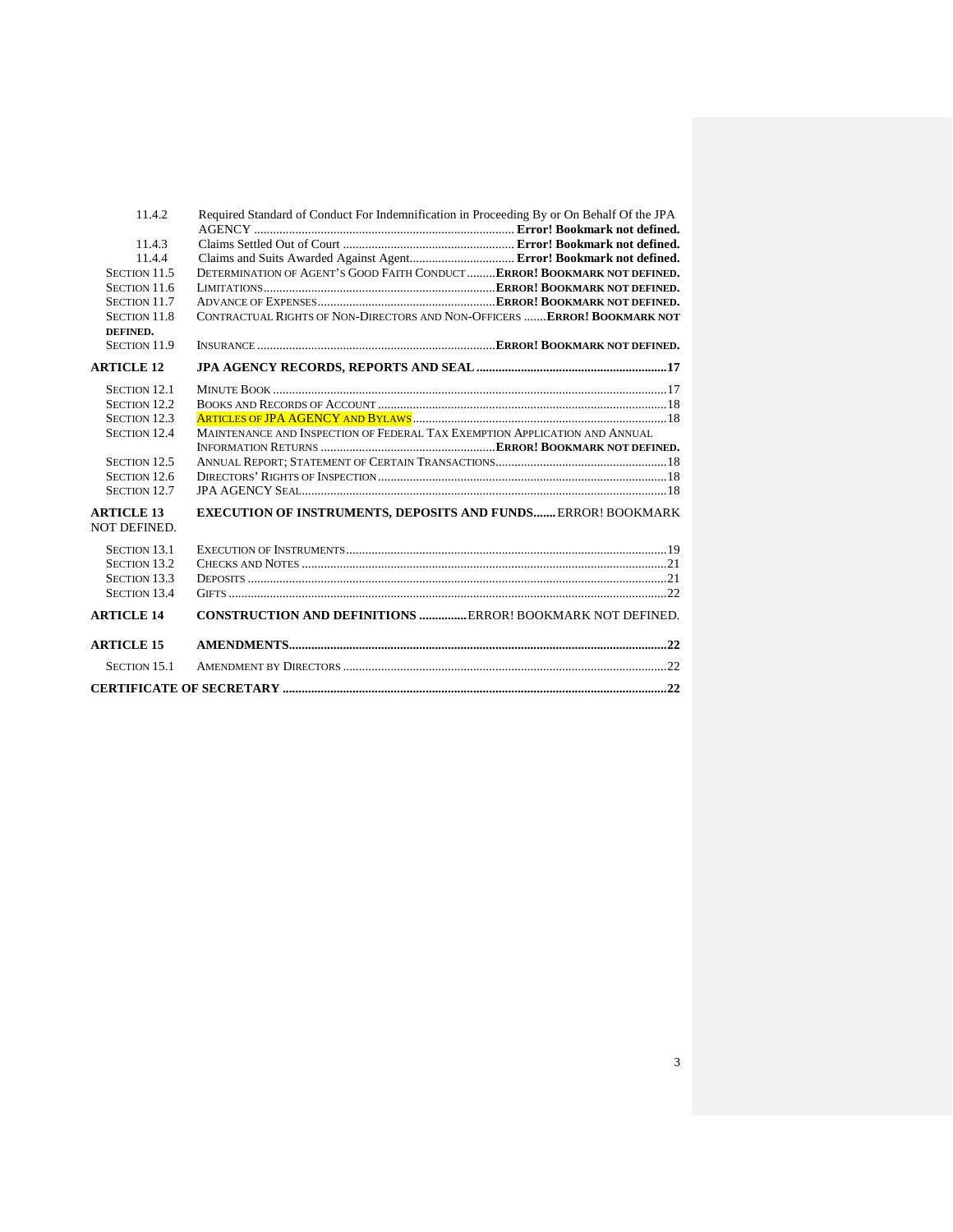### <span id="page-4-0"></span>**ARTICLE 1 NAME**

<span id="page-4-1"></span>Section 1.1 **JPA AGENCY Name** The name of this JPA AGENCY is "NTC Regional Water Agency" (the "JPA AGENCY").

## <span id="page-4-2"></span>**ARTICLE 2 OFFICES**

<span id="page-4-3"></span>Section 2.1 Principal Office The principal office for the transaction of the business of the JPA AGENCY may be established at any place or places within or without the State of California by resolution of the Board.

# <span id="page-4-4"></span>Section 2.2 Other Offices

The Board may at any time establish branch or subordinate offices at any place or places where the JPA AGENCY is qualified to transact business.

# <span id="page-4-5"></span>**ARTICLE 3 PURPOSES**

<span id="page-4-6"></span>Section 3.1 Specific Purpose The specific purpose of the JPA AGENCY shall be as stated in the Joint Powers of Agreement forming the JPA AGENCY.

## <span id="page-4-7"></span>**ARTICLE 4 LIMITATIONS**

<span id="page-4-8"></span>Section 4.1 Prohibited Activities The JPA AGENCY shall not engage in any activities or exercise any powers that are not in furtherance of its purposes as stated in the JPA signed by all the parties.

# <span id="page-4-9"></span>**ARTICLE 5 DEDICATION OF ASSETS**

<span id="page-4-10"></span>Section 5.1 Property Dedicated to Agency Purposes No part of the net income or assets of the JPA AGENCY shall ever inure to the benefit of any of its Directors or Officers, or to the benefit of any private person, except that the JPA AGENCY is authorized and empowered to pay reasonable compensation for services rendered and to make payments and distributions in furtherance of its purposes.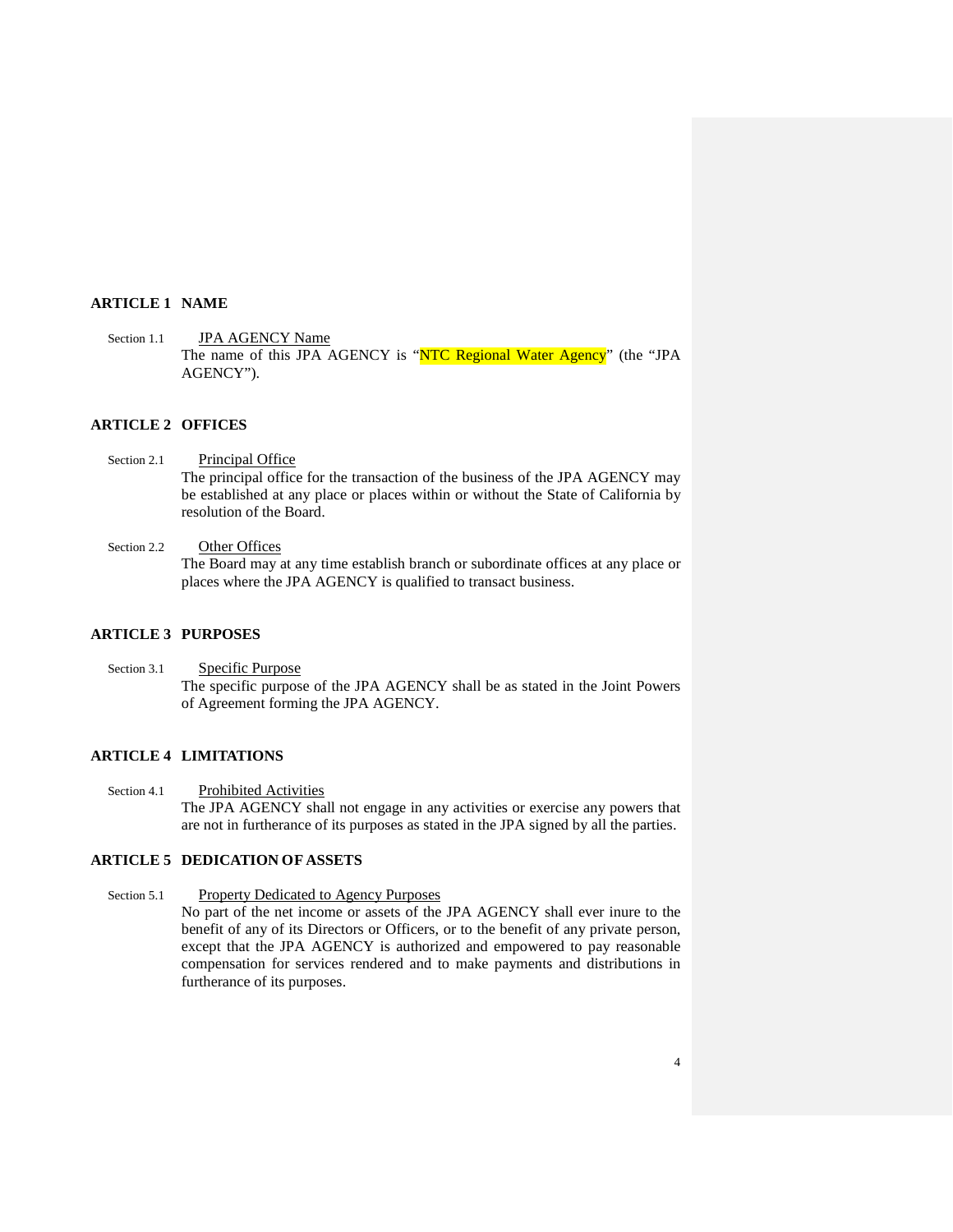<span id="page-5-0"></span>Section 5.2 Distribution of Assets upon Dissolution Upon the dissolution or winding up of the JPA AGENCY, its assets remaining after payment, or provision for payment, of all debts and liabilities of the JPA AGENCY shall be distributed as stipulated by law.

# <span id="page-5-1"></span>**ARTICLE 6 MEMBERSHIPS**

<span id="page-5-2"></span>Section 6.1 Members

The members are the parties to the JPA and or approved by a supermajority decision of the Board.

# <span id="page-5-3"></span>**ARTICLE 7 DIRECTORS**

<span id="page-5-4"></span>Section 7.1 **Number, Alternates and Qualifications** 

<span id="page-5-5"></span>7.1.1 Number & Alternates

The authorized number of directors of the Agency ("Directors") shall be as determined in the Agency JPA.

<span id="page-5-6"></span>7.1.2 Qualifications

For each Party, each board representative including the alternate shall be an existing board member to the legal entity party to this agreement. Except in the case of Tulare County where Tulare County may do an assignment to the JPA board from the communities it represents.

<span id="page-5-7"></span>Section 7.2 **JPA AGENCY Powers Exercised by Board** 

Subject to the provisions of the original JPA the business and affairs of the JPA AGENCY shall be managed, and all powers shall be exercised, by or under the direction of the board of Directors (the "Board"). The Board may delegate the management of the activities of the JPA AGENCY to any person or persons, Management Company or committee however composed, provided that the activities and affairs of the JPA AGENCY shall be managed and all powers shall be exercised under the ultimate direction of the Board.

<span id="page-5-8"></span>Section 7.3 Terms; Election of Successors Directors, alternate Directors shall serve in accordance to the governing body of their appointing Parties or Agency (herein called the "Home Board").

> Directors shall be appointed to the Agency board **annually** by the Home Board for [\_\_\_\_\_] year terms. Each Director, including a Director appointed to fill a vacancy, shall hold office until the expiration of the term for which he or she was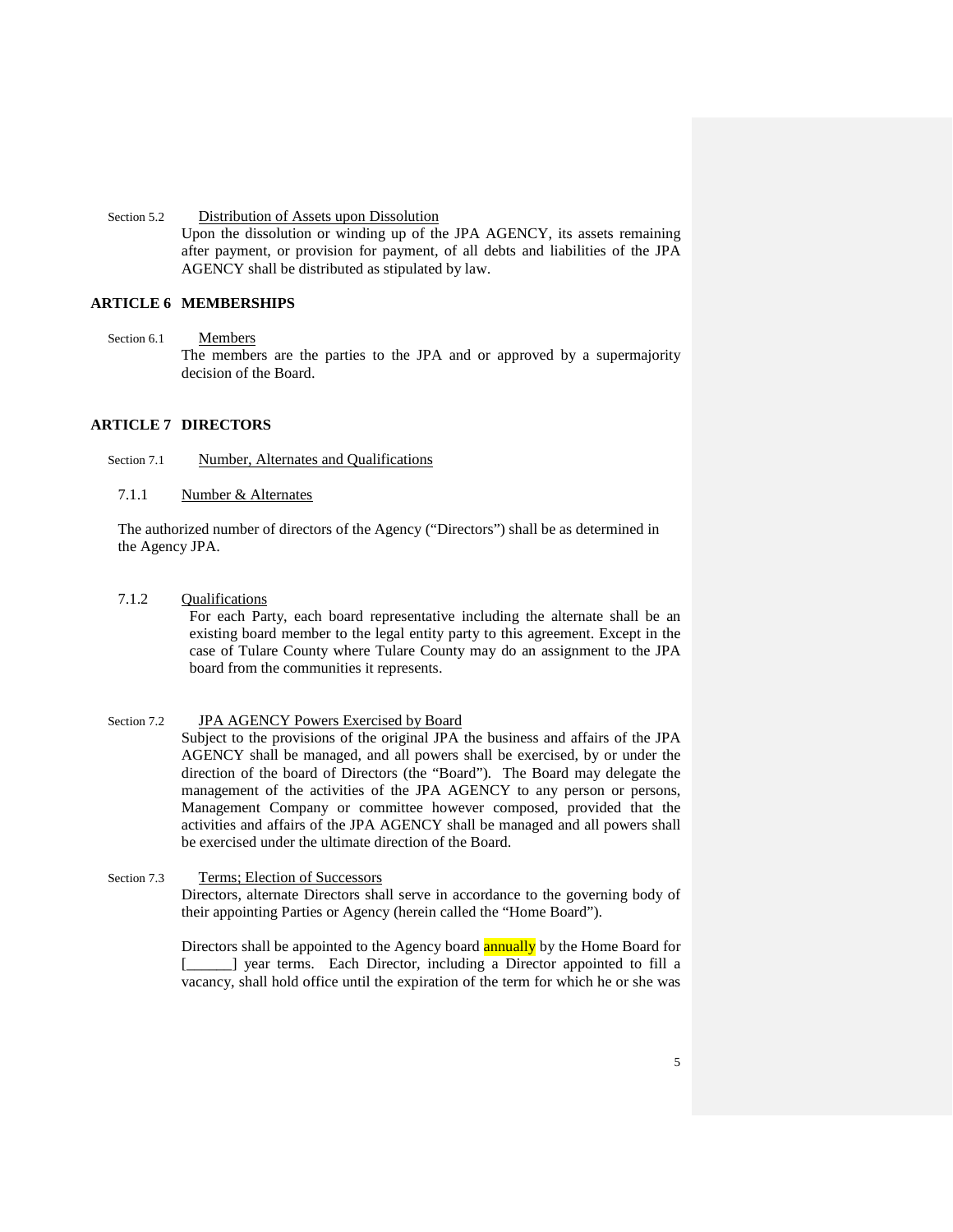appointed and until the qualification and appointment of a successor, or until that Director's earlier resignation or removal in accordance with these Bylaws.

#### <span id="page-6-0"></span>Section 7.4 Vacancies

#### <span id="page-6-1"></span>7.4.1 Events Causing Vacancy

A vacancy or vacancies on the Board shall be deemed to exist on the occurrence of the following: (i) the death, resignation, or removal of any Director; (ii) whenever the number of authorized Directors is increased; or (iii) the failure of the Home Board, at any meeting at which any Director or Directors are to be elected, to appoint the full authorized number of Directors.

# <span id="page-6-2"></span>7.4.2 Removal

The Board may by resolution declare vacant the office of a Director who has been declared of unsound mind by an order of court, or convicted of a felony, or found by final order or judgment of any court to have breached a duty under California Law.

[The Board may by resolution declare vacant the office of a director who fails to attend (#) [consecutive] Board meetings [during any calendar year].]

Directors may be removed without cause by a majority of Directors in their respective Home Boards. No Director may be removed by his/her Home Board if the JPA AGENCY would then be left without a duly elected Director or Directors in charge of its affairs and representing the party of the JPA.

#### <span id="page-6-3"></span>7.4.3 No Removal on Reduction of Number of Directors

No reduction of the authorized number of Directors shall have the effect of removing any Director before that Director's term of office expires unless the reduction also provides for the removal of that specified Director in accordance with these Bylaws and California Law.

# <span id="page-6-4"></span>7.4.4 Resignations

A Director may resign by giving written notice to their Home Board. Such a written resignation will be effective on the later of (i) the date it is delivered or (ii) the time specified in the written notice that the resignation is to become effective. No Director may resign if the JPA AGENCY would then be left without a duly elected Director or Directors in charge of its affairs, except upon notice to the California Attorney General (the "Attorney General").

# <span id="page-6-5"></span>7.4.5 Selecting to Fill Vacancies

If there is a vacancy on the Board, including a vacancy created by the removal of a Director, the Home Board may fill such vacancy by appointing an additional director as soon as practicable after the vacancy occurs.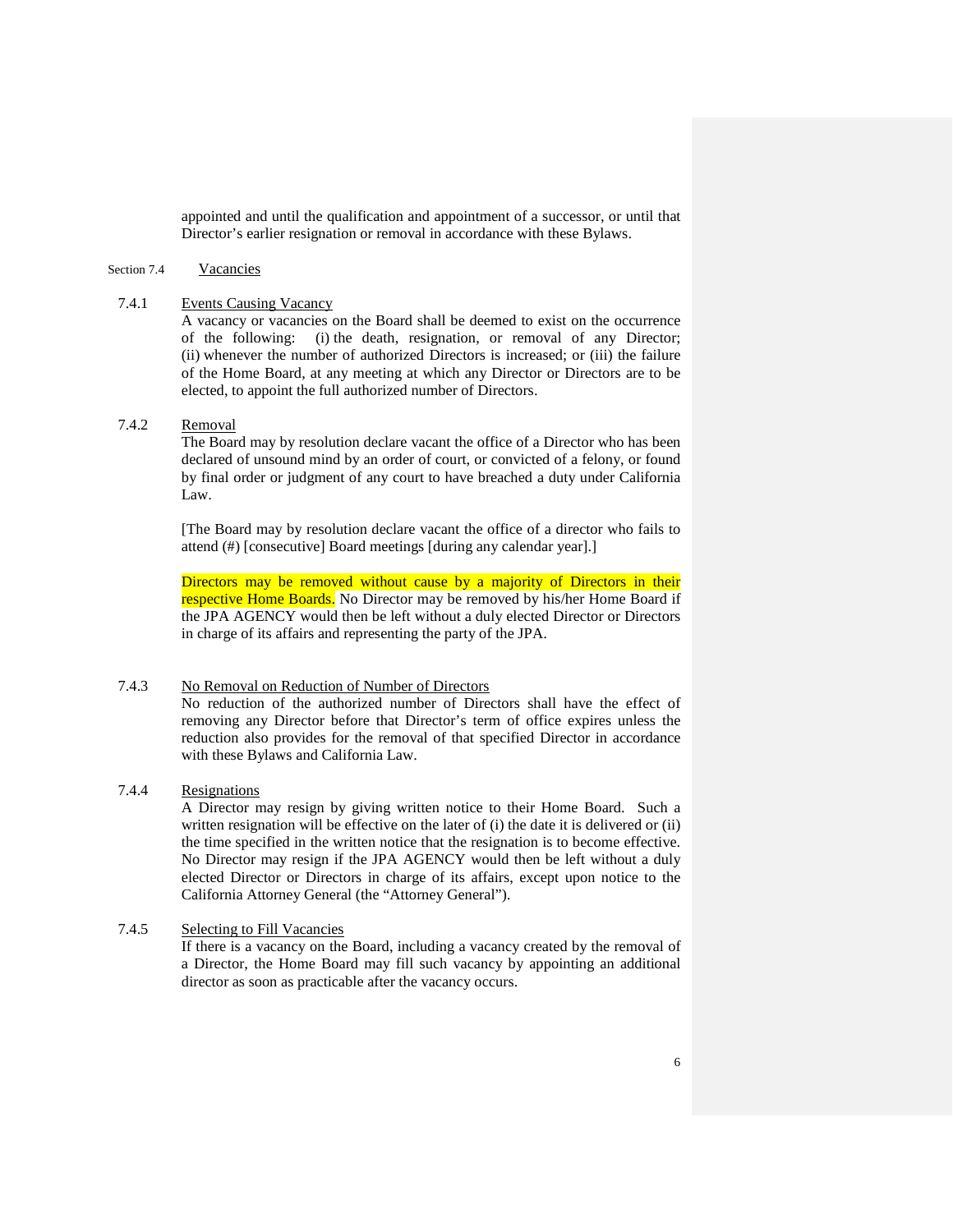#### <span id="page-7-0"></span>Section 7.5 Annual and Regular Meetings

Each year, the Board shall hold at least one region wide meeting, at a time and place fixed by the Board, for the purposes review and approval of the JPA AGENCY budget and transaction of other business. This meeting is referred to in these Bylaws as the "annual meeting."

Other regular meetings of the Board may be held at such time and place as the Board may fix from time to time by policy.

#### <span id="page-7-1"></span>Section 7.6 Special Meetings

Special meetings of the Board for any purpose may be called at any time by the Chairperson, or the President, or the Vice President (if any), or the Secretary, or any two Directors.

## <span id="page-7-2"></span>Section 7.7 Notice of Meetings

#### <span id="page-7-3"></span>7.7.1 Manner of Giving

Except when the time and place of a regular meeting is set by the Board by resolution in advance (as permitted by [Section 7.5\)](#page-7-0), notice of the time and place of all regular and special meetings shall be given to each Director by one of the following methods:

- (a) Personal delivery of oral or written notice;
- (b) First-class mail, postage paid;
- (c) Telephone, including a voice messaging system or other system or technology designed to record and communicate messages;
- (d) A calendar or schedule that sets forth the date, time and place of more than one regular meeting.

All such notices shall be given or sent to the Director's address, phone number, or e-mail address as shown on the records of the JPA AGENCY. Any oral notice given personally or by telephone may be communicated directly to the Director or to a person who would reasonably be expected to promptly communicate such notice to the Director.

# <span id="page-7-4"></span>7.7.2 Time Requirements

Notices sent by first-class mail shall be deposited into a United States mail box at least four days before the time set for the meeting. Notices given by personal delivery, telephone, voice messaging system or other system or technology designed to record and communicate messages, e-mail or other electronic transmission shall be delivered at least 48 hours before the time set for the meeting.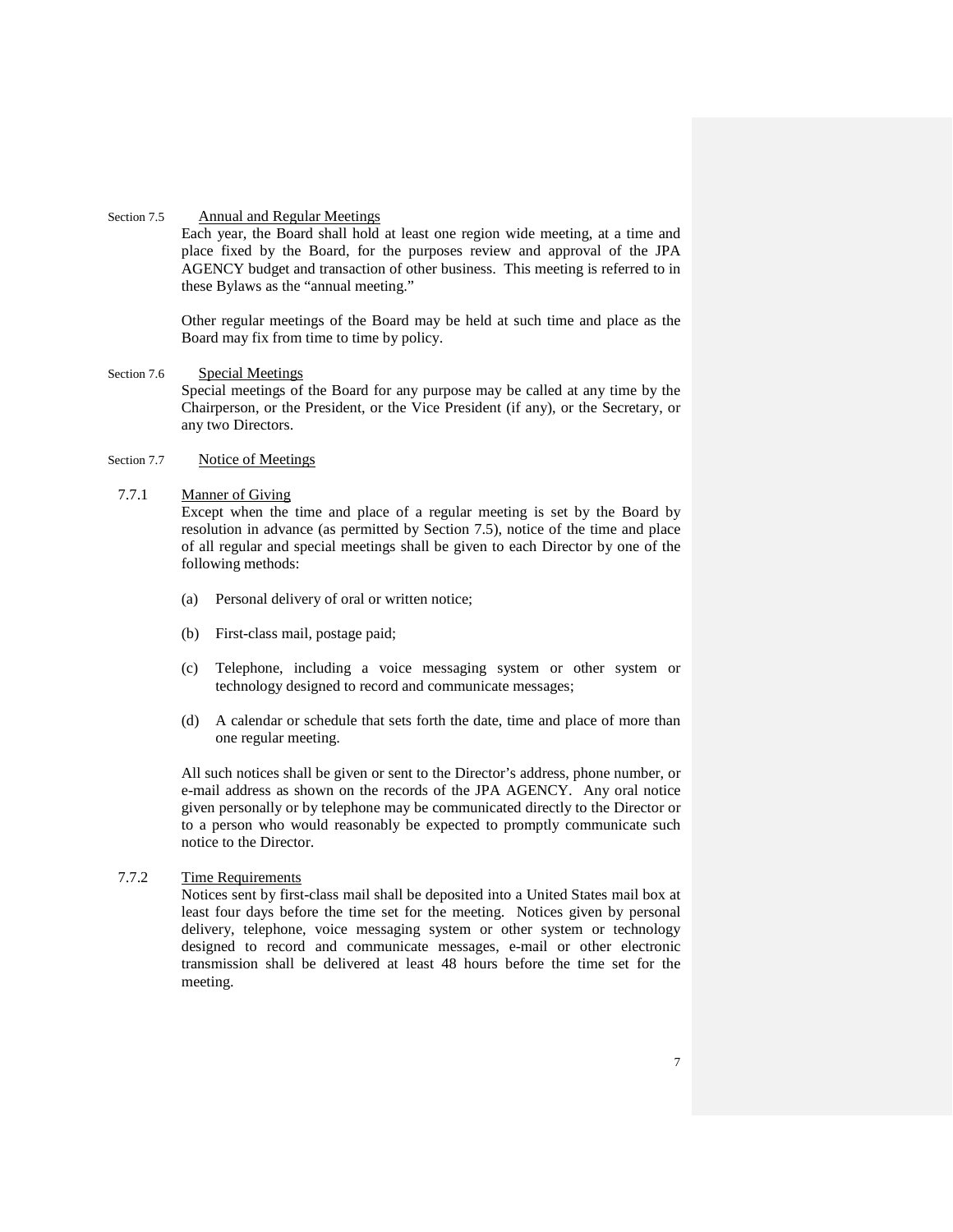#### <span id="page-8-0"></span>7.7.3 Notice Contents

The notice shall state the time and place for the meeting, except that if the meeting is scheduled to be held at the principal office of the JPA AGENCY, the notice shall be valid even if no place is specified. The notice need not specify the purpose of the meeting unless required to elsewhere in these Bylaws or require by California Law.

#### <span id="page-8-1"></span>Section 7.8 Place of Board Meetings

Regular and special meetings of the Board may be held at any place that has been designated in the notice of the meeting.

#### <span id="page-8-2"></span>7.8.1 Meetings by Telephone or Similar Communication Equipment

Any meeting may be held by conference telephone or other communications equipment permitted by California Law, as long as all Directors participating in the meeting can communicate with one another and all other requirements of California Law are satisfied. All such Directors shall be deemed to be present in person at such meeting.

# <span id="page-8-3"></span>Section 7.9 Quorum and Action of the Board

# <span id="page-8-4"></span>7.9.1 Quorum

A majority of Directors then in office shall constitute a quorum for the transaction of business, except to adjourn and for a Supermajority Decision as provided below.

A Supermajority Decision shall require the affirmative vote of majority plus one of the members of the Board of Directors.

## <span id="page-8-5"></span>7.9.2 Minimum Vote Requirements for Valid Board Action

Every act taken or decision made by a vote of the majority of the Directors present at a meeting duly held at which a quorum is present is the act of the Board, except for a Supermajority Decision as provided in the Agency JPA and these Bylaws.

A meeting at which a quorum is initially present may continue to transact business, notwithstanding the withdrawal of Directors from the meeting, if any action taken is approved by at least a majority of the required quorum for that meeting.

## <span id="page-8-6"></span>7.9.3 When a Supermajority Vote Is Required for Valid Board Action

As stated in the Agency JPA a "Supermajority Decision" shall mean any decision by the Board of Directors to:

- (i) Initiate litigation in the name of the Agency,
- (ii) Issue bonds or other form of indebtedness obligating the Agency for an amount in excess of \$100,000,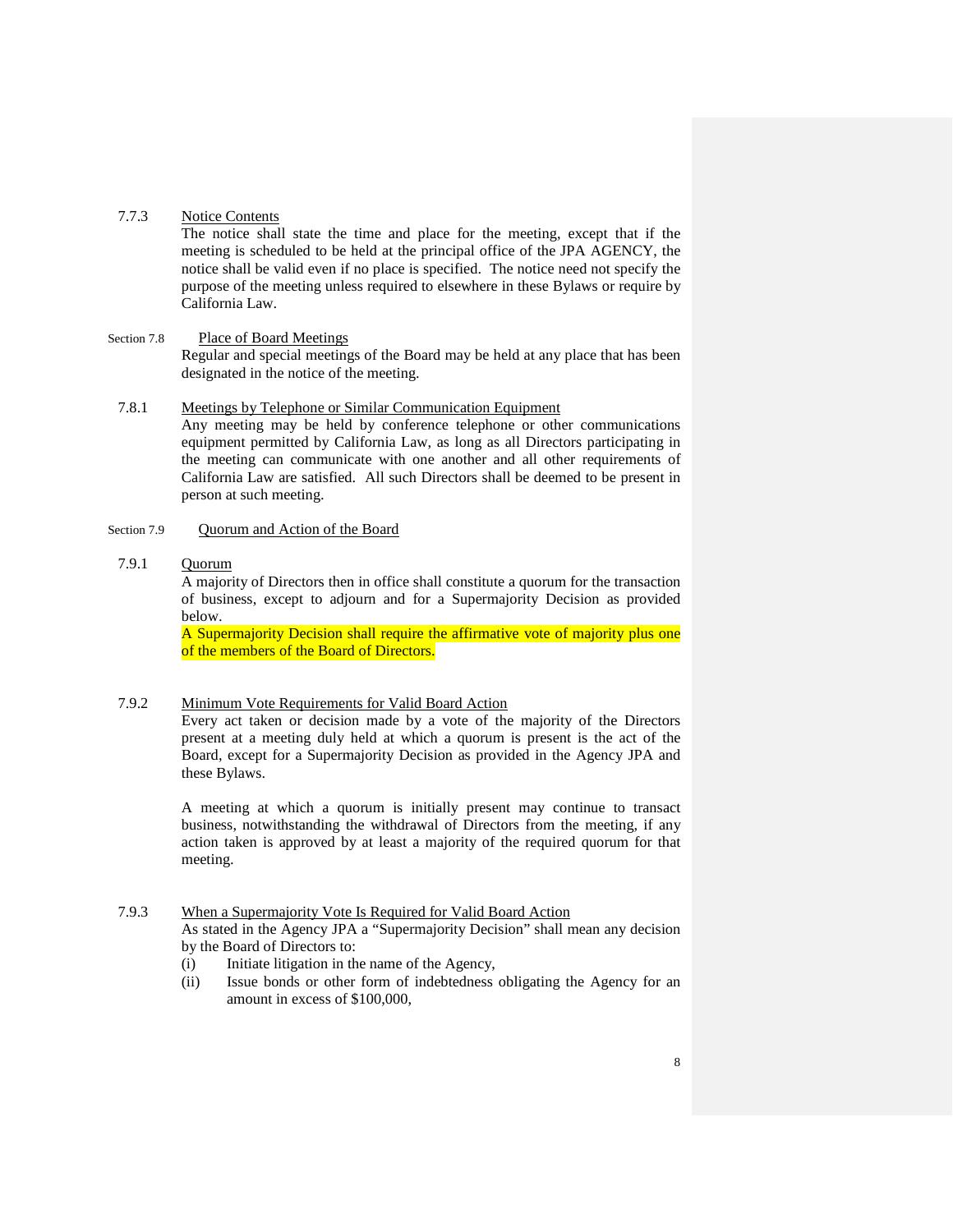- (iii) Adopt or amend the Agency's Bylaws,
- (iv) Change any Participation Percentage and/or amendments to the Agency's service area
- (v) Admit any new Member to the Agency
- (vi) Terminate any Member
- (vii) Changing the Parties' respective Dedicated Capacity shares.

#### <span id="page-9-0"></span>Section 7.10 Waiver of Notice

The transactions of any meeting of the Board, however called and noticed or wherever held, shall be as valid as though taken at a meeting duly held after regular call and notice, if (i) a quorum is present, and (ii) either before or after the meeting, each of the Directors who is not present at the meeting signs a written waiver of notice, a consent to holding the meeting, or an approval of the minutes. The waiver of notice or consent does not need to specify the purpose of the meeting. All waivers, consents, and approvals shall be filed with the JPA AGENCY records or made a part of the minutes of the meeting. Also, notice of a meeting is not required to be given to any Director who attends the meeting without protesting before or at its commencement about the lack of adequate notice. Directors can protest the lack of notice only by presenting a written protest to the Secretary either in person, by first-class mail addressed to the Secretary at the principal office of the JPA AGENCY as contained on the records of the JPA AGENCY as of the date of the protest, as of the date of the protest.

# <span id="page-9-1"></span>Section 7.11 Adjournment

A majority of the Directors present, whether or not constituting a quorum, may adjourn any meeting to another time and place.

#### <span id="page-9-2"></span>Section 7.12 Conduct of Meetings

Meetings of the Board shall be presided over by the Chairperson/President, or, if there is no Chairperson or the Chairperson is absent, by the Vice President or, in the absence of each of these persons, by a chairperson of the meeting, chosen by a majority of the Directors present at the meeting. The Secretary shall act as secretary of all meetings of the Board, provided that, if the Secretary is absent, the presiding officer shall appoint another person to act as secretary of the meeting. Meetings shall be governed by rules of procedure as may be determined by the Board from time to time, insofar as such rules are not inconsistent with or in conflict with these Bylaws, or with any provisions of law applicable to the JPA AGENCY.

#### <span id="page-9-3"></span>Section 7.13 Fees and Compensation of Directors

The JPA AGENCY shall not pay any compensation to Directors for services rendered to the JPA AGENCY as Directors, except that Directors may be reimbursed for expenses incurred in the performance of their duties to the JPA AGENCY, in reasonable amounts as approved by the Board.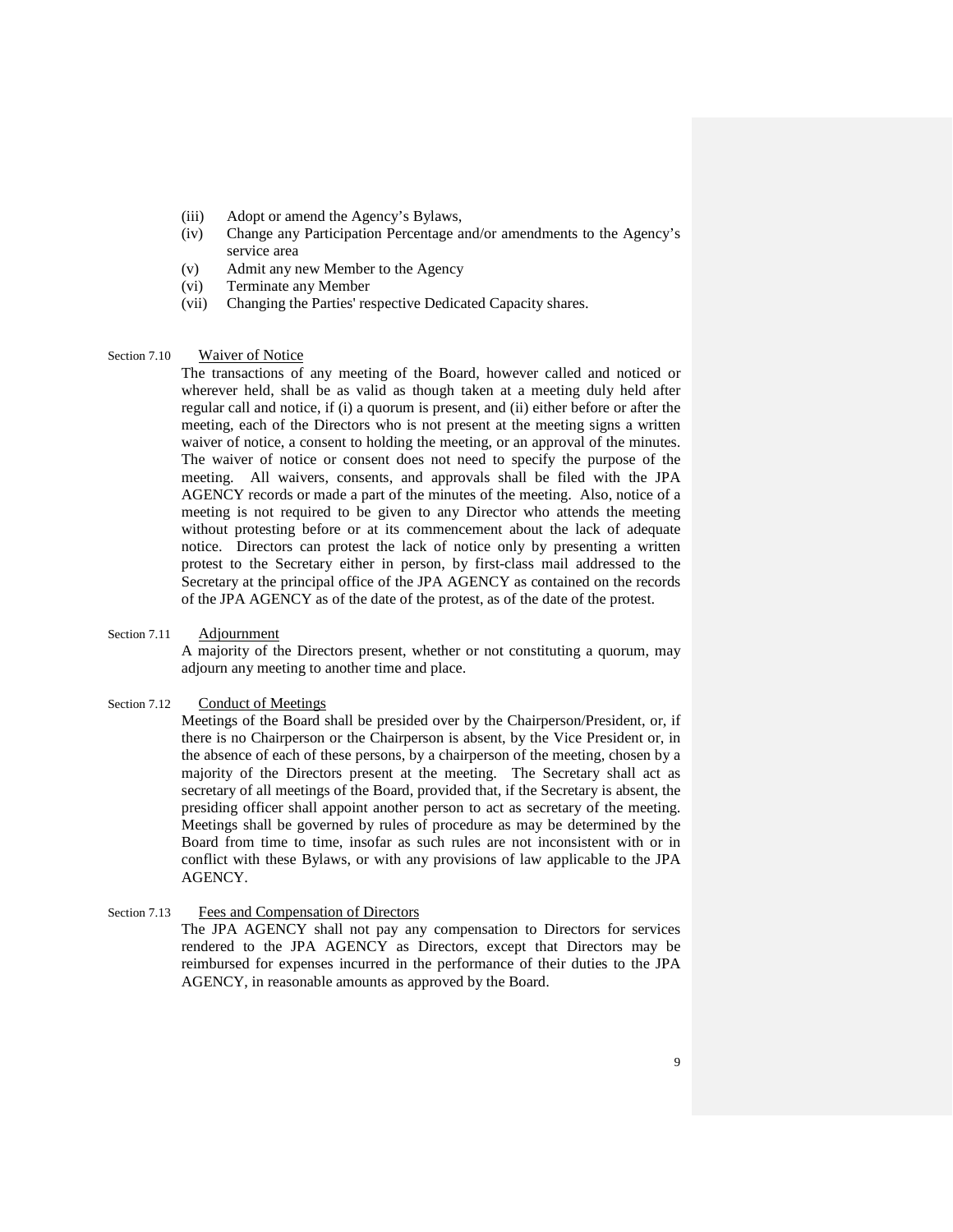Also, Directors may not be compensated for rendering services to the JPA AGENCY in a capacity other than as Directors, unless such compensation is reasonable and further provided that not more than 49% of the persons serving as Directors may be "interested persons" which, for purposes of this [Section o](#page-9-3)nly, means:

- (a) Any person currently being compensated by the JPA AGENCY for services rendered to it within the previous 12 months, whether as a full or part-time employee, independent contractor, or otherwise, excluding any reasonable compensation paid to a Director as Director; or
- (b) Any brother, sister, ancestor, descendant, spouse, brother-in-law, sister-inlaw, son-in-law, daughter-in-law, mother-in-law, or father-in-law of any such person.

<span id="page-10-0"></span>Section 7.14 Non-Liability of Directors The Directors shall not be personally liable for the debts, liabilities, or other obligations of the JPA AGENCY.

# <span id="page-10-1"></span>**ARTICLE 8 COMMITTEES**

<span id="page-10-2"></span>Section 8.1 Committees of Directors Only

The Board may, by resolution adopted by a majority of the Directors then in office, create one or more Board Committees ("Committees"), including an executive committee, finance committee, audit committee etc. each consisting of two or more Directors, to serve at the discretion of the Board. Any Committee, to the extent provided in the resolution of the Board, may be given the authority of the Board except that no Committee may:

- (a) Approve any action for which the California Law and the JPA Agreement also requires approval of the members or approval of a supermajority majority of all members;
- (b) Fill vacancies on the Board or in any Committee which has the authority of the Board;
- (c) Fix compensation of the Directors for serving on the Board or on any Committee;
- (d) Amend or repeal Bylaws or adopt new Bylaws;
- (e) Amend or repeal any resolution of the Board which by its express terms is not so amendable or repealable;
- (f) Appoint any other Committees or the members of these Committees;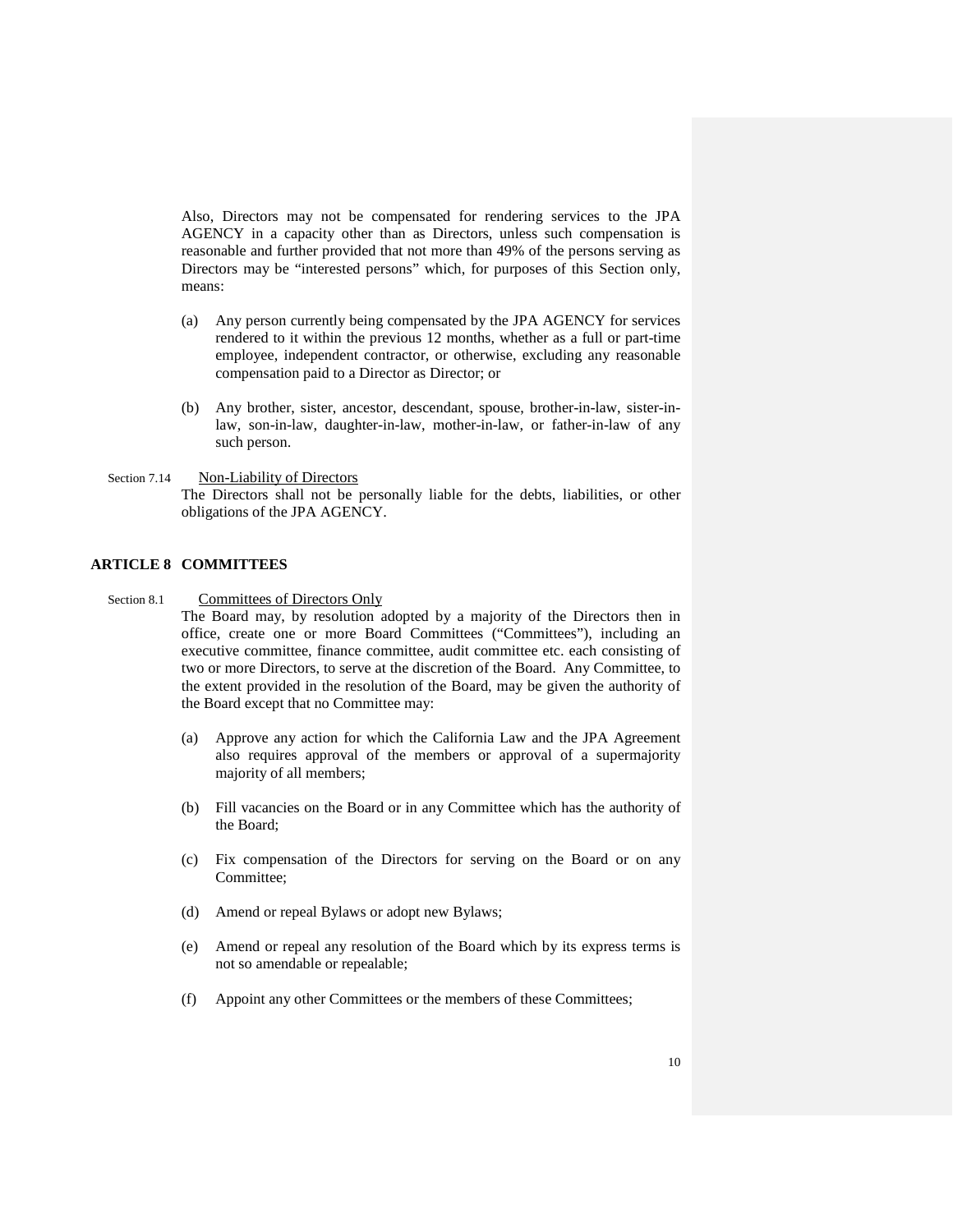- (g) Expend JPA AGENCY funds to support a nominee for Director after more persons have been nominated than can be elected; or
- (h) Approve any transaction (i) between the JPA AGENCY and one or more of its Directors or (ii) between the JPA AGENCY and any entity in which one or more of its Directors have a material financial interest.

#### <span id="page-11-0"></span>Section 8.2 Advisory Committees, may or may not be Directors

The Board may create one or more advisory committees such as a technical committee to serve at the pleasure of the Board. Appointments to such advisory committees need not, but may, be Directors. The Board shall appoint and discharge advisory committee members. All actions and recommendations of an advisory committee shall require ratification by the Board before being given effect.

## Section 8.3 Meetings and Action of Board Committees

Meetings and action of Committees shall be governed by, and held and taken in accordance with, the provisions of [Article 7](#page-5-3) concerning meetings of Directors. Minutes shall be kept of each meeting of any Committee and shall be filed with the JPA AGENCY records. The Committee shall report to the Board from time to time as the Board may require. The Board may adopt rules for the governance of any Committee not inconsistent with the provisions by these Bylaws. In the absence of rules adopted by the Board, the Committee may adopt such rules.

# <span id="page-11-1"></span>Section 8.4 Quorum Rules for Board Committees

A majority of the Committee members shall constitute a quorum for the transaction of Committee business, except to adjourn. A majority of the Committee members present, whether or not constituting a quorum, may adjourn any meeting to another time and place. Every act taken or decision made by a majority of the Committee members present at a meeting duly held at which a quorum is present shall be regarded as an act of the Committee, subject to the provisions of the California Law relating to actions that require a majority vote of the entire Board. A meeting at which a quorum is initially present may continue to transact business, notwithstanding the withdrawal of Committee members, if any action taken is approved by at least a majority of the required quorum for that meeting.

#### <span id="page-11-2"></span>Section 8.5 Revocation of Delegated Authority

The Board may, at any time, revoke or modify any or all of the authority that the Board has delegated to a Committee, increase or decrease (but not below two) the number of members of a Committee, and fill vacancies in a Committee from the members of the Board.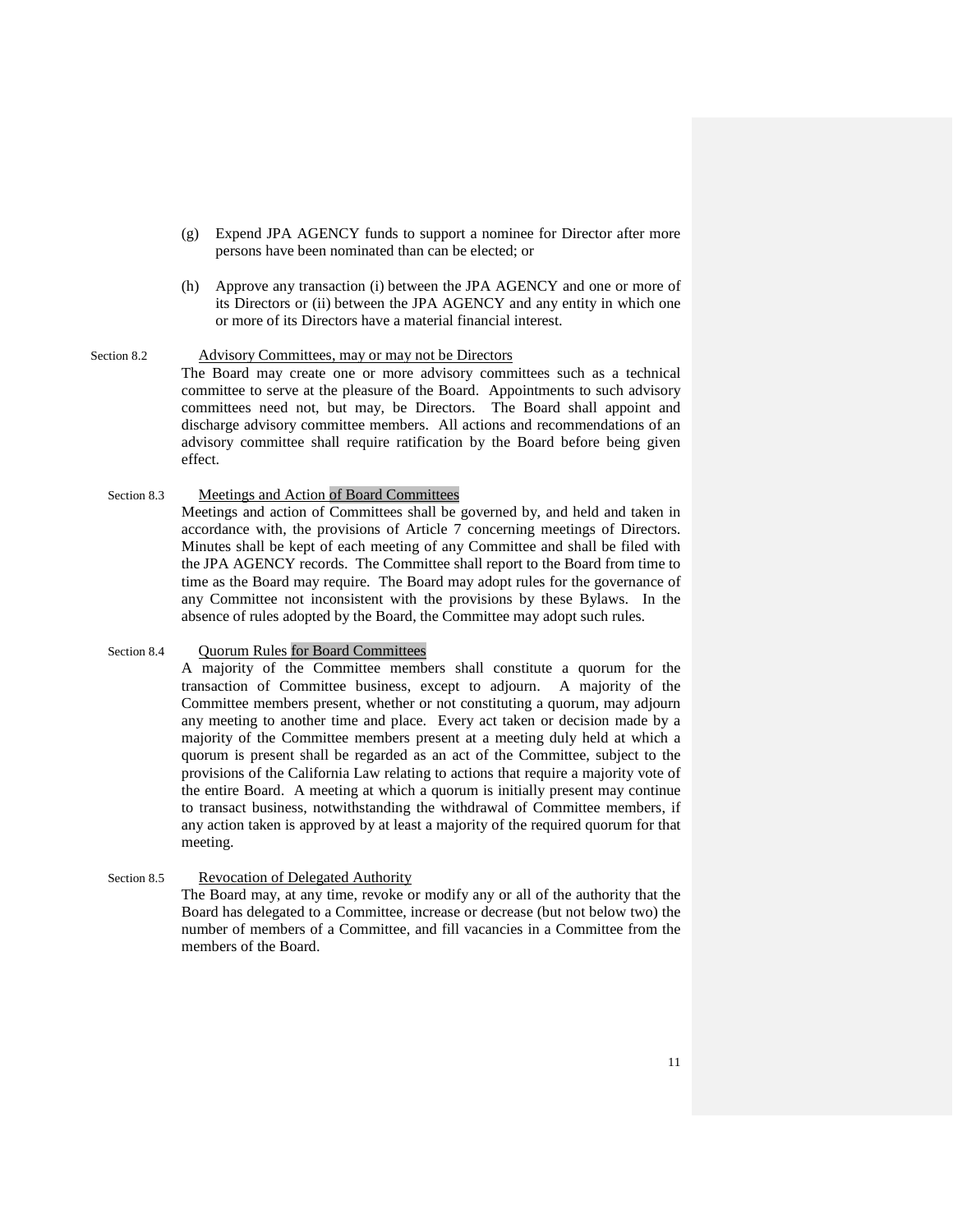#### <span id="page-12-0"></span>Section 8.6 JPA AGENCY Integrity Act/Audit Committee

In any fiscal year in which the JPA AGENCY receives or accrues gross revenues of two million dollars or more (excluding grants from, and contracts for services with, governmental entities for which the governmental entity requires an accounting of the funds received), the Board shall (i) prepare annual financial statements using generally accepted accounting principles that are audited by an independent certified public accountant ("CPA") in conformity with generally accepted auditing standards; (ii) make the audit available to the Attorney General and to the public on the same basis that the Internal Revenue Service Form 990 is required to be made available; and (iii) appoint an Audit Committee.

The Audit Committee shall not include paid or unpaid staff or employees of the JPA AGENCY, including, if staff members or employees. If there is a finance committee, members of the finance committee shall constitute less than 50% of the membership of the Audit Committee and the chairperson of the Audit Committee shall not be a member of the finance committee. Subject to the supervision of the Board, the Audit Committee shall:

- (a) Make recommendations to the Board on the hiring and firing of the CPA;
- (b) Confer with the CPA to satisfy Audit Committee members that the financial affairs of the JPA AGENCY are in order;
- (c) Approve non-audit services by the CPA and ensure such services conform to standards in the Yellow Book issued by the United States Comptroller General; and
- (d) If requested by the Board, negotiate the CPA's compensation on behalf of the Board.

# <span id="page-12-1"></span>**ARTICLE 9 OFFICERS**

<span id="page-12-2"></span>Section 9.1 Officers The officers of the JPA AGENCY ("Officers") shall be a President/Chairperson, a Vice President, a Secretary, and a Treasurer. Other than the Chairperson, these persons may, but need not be, selected from among the Directors.

<span id="page-12-3"></span>Section 9.2 Election of Officers The Officers shall be elected by the Board at the annual meeting of the JPA AGENCY for a term of one year, and each shall serve at the discretion of the Board until his or her successor shall be elected, or his or her earlier resignation or removal. Officers may be elected for **[\_\_]** consecutive terms.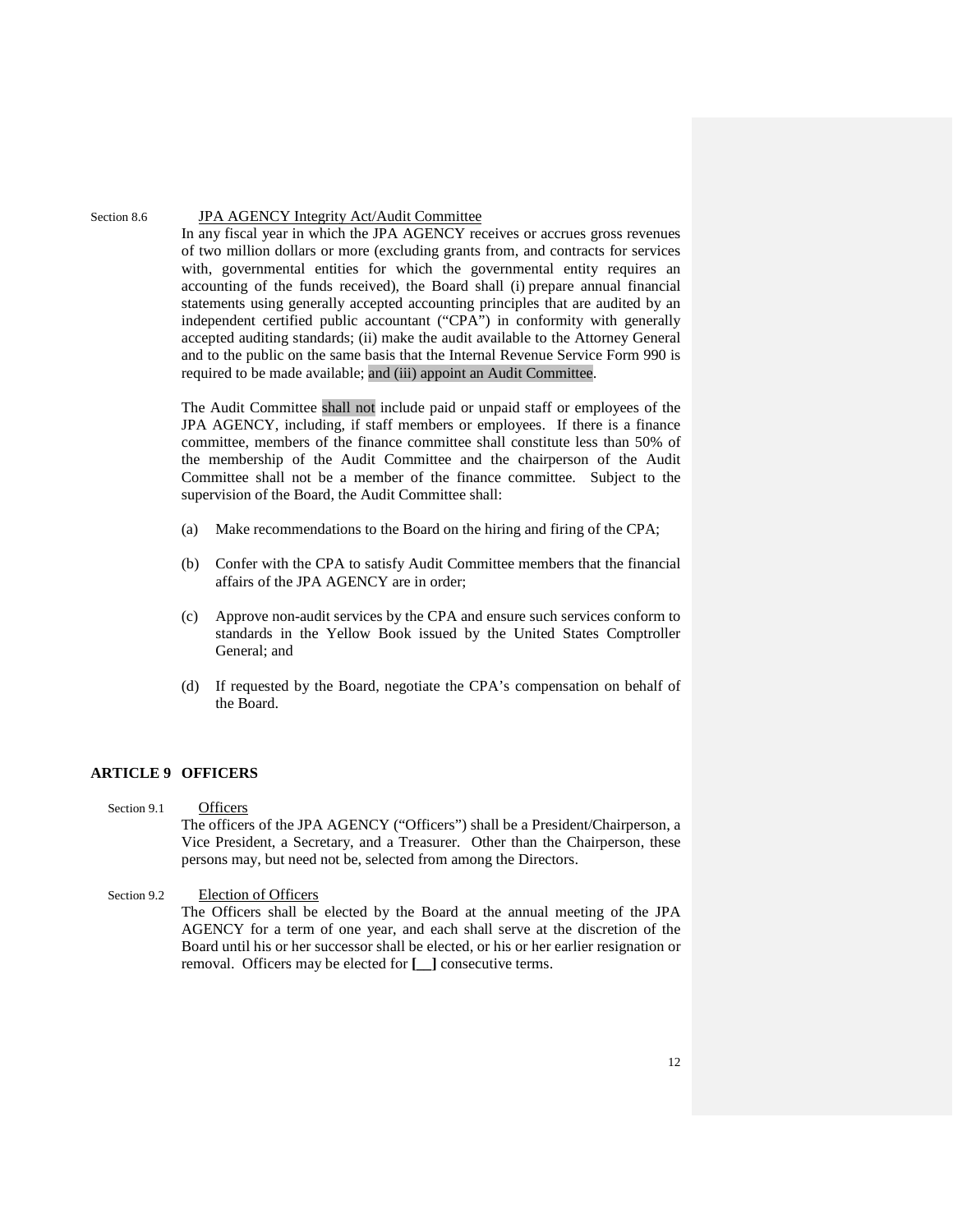# <span id="page-13-0"></span>Section 9.3 Removal of Officers

Subject to the rights, if any, of an Officer under any contract of employment, any Officer may be removed, with or without cause, (i) by the Board, at any regular or special meeting of the Board, or at the annual meeting of the JPA AGENCY, or (ii) by an Officer on whom such power of removal may be conferred by the Board.

#### <span id="page-13-1"></span>Section 9.4 Resignation of Officers

Any Officer may resign at any time by giving written notice to the JPA AGENCY. Any resignation shall take effect at the date of the receipt of that notice or at any later time specified in that notice; and, unless otherwise specified in that notice, the acceptance of the resignation shall not be necessary to make it effective. Any resignation is without prejudice to the rights, if any of the JPA AGENCY under any contract to which the Officer is a party.

### <span id="page-13-2"></span>Section 9.5 Vacancies in Offices

A vacancy in any office because of death, resignation, removal, disqualification, or any other cause shall be filled in the manner prescribed in these Bylaws for regular appointments to that office, provided that such vacancies shall be filled as they occur and not on an annual basis. In the event of a vacancy in any office other than the President, such vacancy shall be filled temporarily by appointment by the President, or if none, by the Vice President, and the appointee shall remain in office for 60 days, or until the next regular meeting of the Board, whichever comes first. Thereafter, the position can be filled only by action of the Board.

### <span id="page-13-3"></span>Section 9.6 Responsibilities of Officers

#### <span id="page-13-4"></span>9.6.1 Chairperson/ President of the Board

The chairperson/President of the Board (the "Chairperson"), shall be a Director and shall preside at meetings of the Board and exercise and perform such other powers and duties as may from time to time be assigned to him or her by the Board or prescribed by these Bylaws.

# <span id="page-13-5"></span>9.6.2 Vice President

The Vice President of the Board (the "Vice President") shall be a Director, in the absence or disability of the President, perform all the duties of the President and, when so acting, have all the powers of and be subject to all the restrictions upon, the President. The Vice President shall have such other powers and perform such other duties as may be prescribed by the Board.

## <span id="page-13-6"></span>9.6.3 Secretary

The secretary of the Board (the "Secretary") shall attend to the following: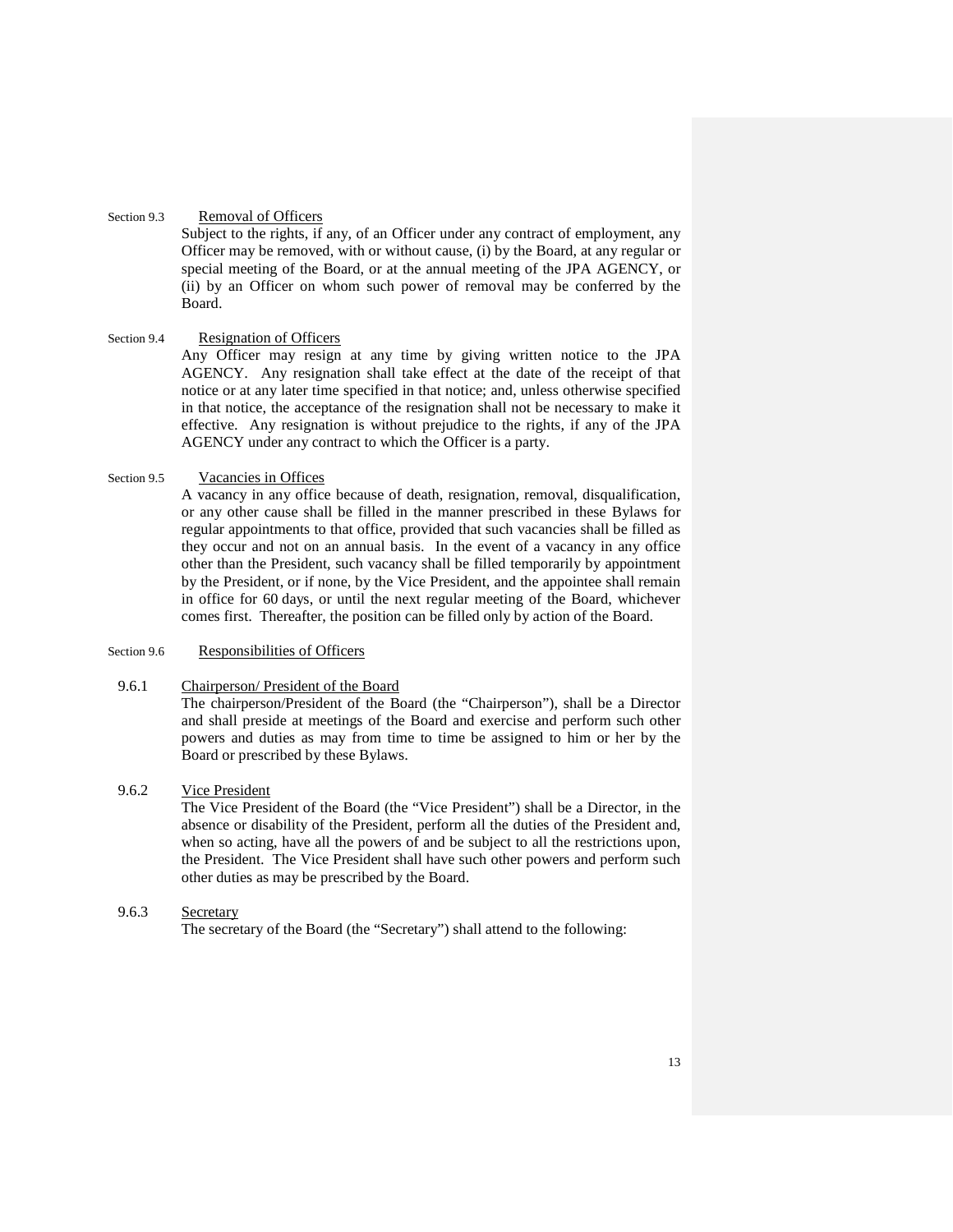## 9.6.3.1 Bylaws

The Secretary shall certify and keep or cause to be kept at the principal office of the JPA AGENCY the original or a copy of these Bylaws as amended to date.

#### 9.6.3.2 Minute Book

The Secretary shall keep or cause to be kept a minute book as described in this Bylaws.

# 9.6.3.3 Notices

The Secretary shall give, or cause to be given, notice of all meetings of the Board in accordance with these Bylaws.

# 9.6.3.4 JPA AGENCY Records

Upon request, the Secretary shall exhibit or cause to be exhibited at all reasonable times to any Director, or to his or her agent or attorney, these Bylaws and the minute book.

# 9.6.3.5 JPA AGENCY Seal and Other Duties

The Secretary shall keep or cause to be kept the seal of the JPA AGENCY, if any, in safe custody, and shall have such other powers and perform such other duties incident to the office of Secretary as may be prescribed by the Board or these Bylaws.

## <span id="page-14-0"></span>9.6.4 Treasurer

The treasurer of the Board (the "Treasurer") shall attend to the following:

## 9.6.4.1 Books of Account

The Treasurer shall keep and maintain, or cause to be kept and maintained, adequate and correct books and records of accounts of the properties and transactions of the JPA AGENCY, including accounts of its assets, liabilities, receipts, disbursements, gains, losses, capital, retained earnings, and other matters customarily included in financial statements. The books of account shall be open to inspection by any Director at all reasonable times.

# 9.6.4.2 Financial Reports

The Treasurer shall prepare, or cause to be prepared, and certify, or cause to be certified, the financial statements to be included in any required reports.

# 9.6.4.3 Deposit and Disbursement of Money and Valuables

The Treasurer shall deposit, or cause to be deposited, all money and other valuables in the name and to the credit of the JPA AGENCY with such depositories as may be designated by the Board; shall disburse, or cause to be disbursed, the funds of the JPA AGENCY as may be ordered by the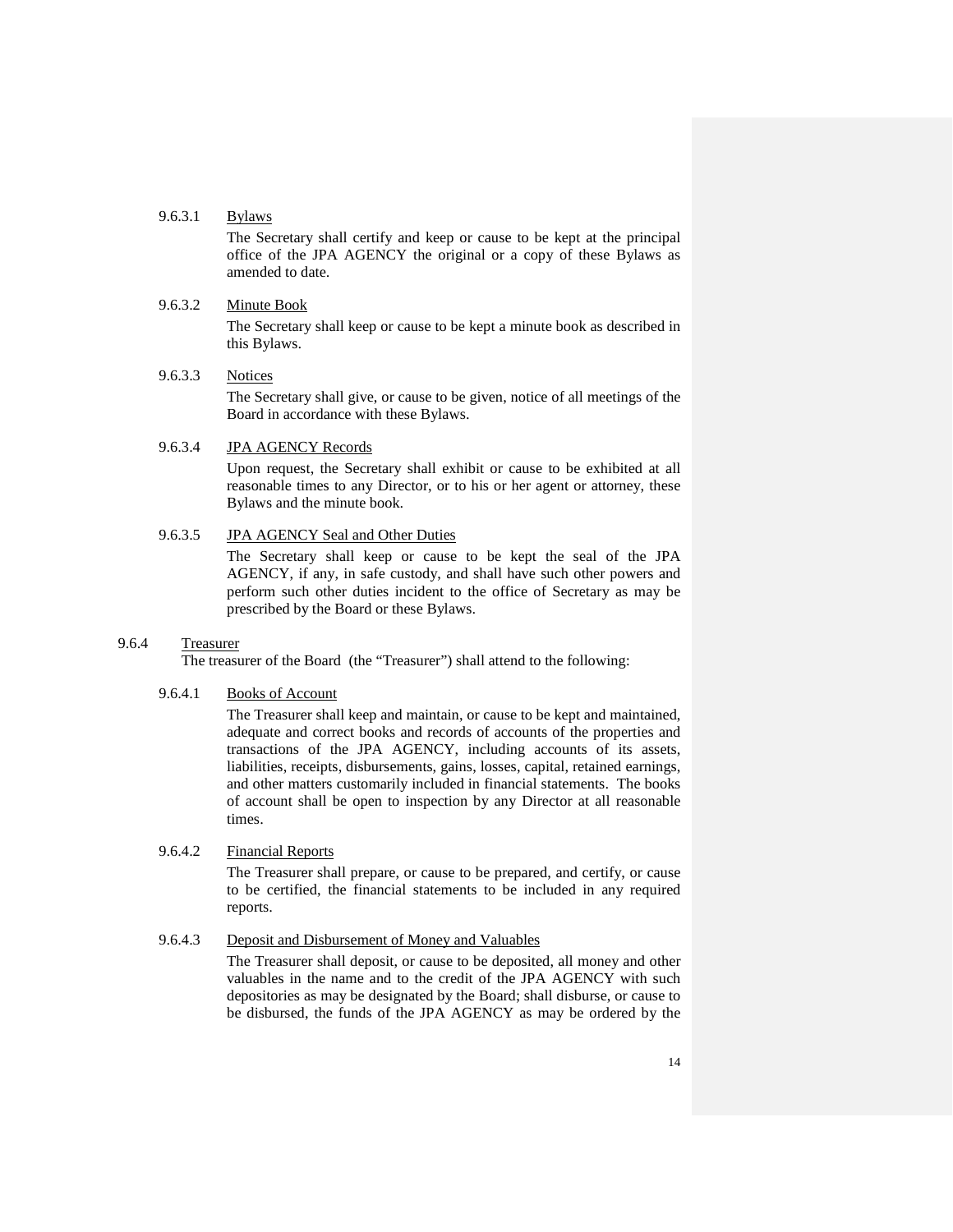Board; shall render, or cause to be rendered to the President and Directors, whenever they request it, an account of all of his or her transactions as Treasurer and of the financial condition of the JPA AGENCY; and shall have other powers and perform such other duties incident to the office of Treasurer as may be prescribed by the Board or these Bylaws.

# 9.6.4.4 Bond

If required by the Board, the Treasurer shall give the JPA AGENCY a bond in the amount and with the surety or sureties specified by the Board for faithful performance of the duties of his office and for restoration to the JPA AGENCY of all its books, papers, vouchers, money, and other property of every kind in his possession or under his control on his death, resignation, retirement, or removal from office.

# <span id="page-15-0"></span>9.6.5 Additional Officers

The Board may empower the Chairperson to appoint such other Officers as the business of the JPA AGENCY may require, each of whom shall hold office for such period, have such authority, and perform such duties as are provided in these Bylaws or as the Board from time to time may determine.

#### <span id="page-15-1"></span>Section 9.7 Chief Executive

Subject to such supervisory powers as may be given by the Board to the Chairperson/President, the Board may hire a chief executive who shall be the general manager of the JPA AGENCY, and subject to the control of the Board, shall supervise, direct and control the JPA AGENCY's day-to-day activities, business and affairs. The chief executive (who may be referred to as the "chief executive officer" or "executive director" *[Insert other desired titles]*) shall be empowered to hire, supervise and fire all of the employees of the JPA AGENCY, under such terms and having such job responsibilities as the chief executive shall determine in his or her sole discretion, subject to the rights, if any, of the employee under any contract of employment. The chief executive may delegate his or her responsibilities and powers subject to the control of the Board. He or she shall have such other powers and duties as may be prescribed by the Board or these Bylaws.

#### <span id="page-15-2"></span>Section 9.8 Compensation of Officers

# <span id="page-15-3"></span>9.8.1 Salaries Fixed by Board

The salaries of Officers, including the Chief Executive, if any, shall be fixed from time to time by resolution of the Board or by the person or Committee to whom the Board has delegated this function, and no Officer shall be prevented from receiving such salary by reason of the fact that he or she is also a Director, provided, however, that such compensation paid to a Director for serving as an Officer shall only be allowed if permitted under the provisions of [Section 7](#page-9-3) of these [Bylaws.](#page-9-3) In all cases, any salaries received by Officers shall be reasonable and given in return for services actually rendered for the JPA AGENCY which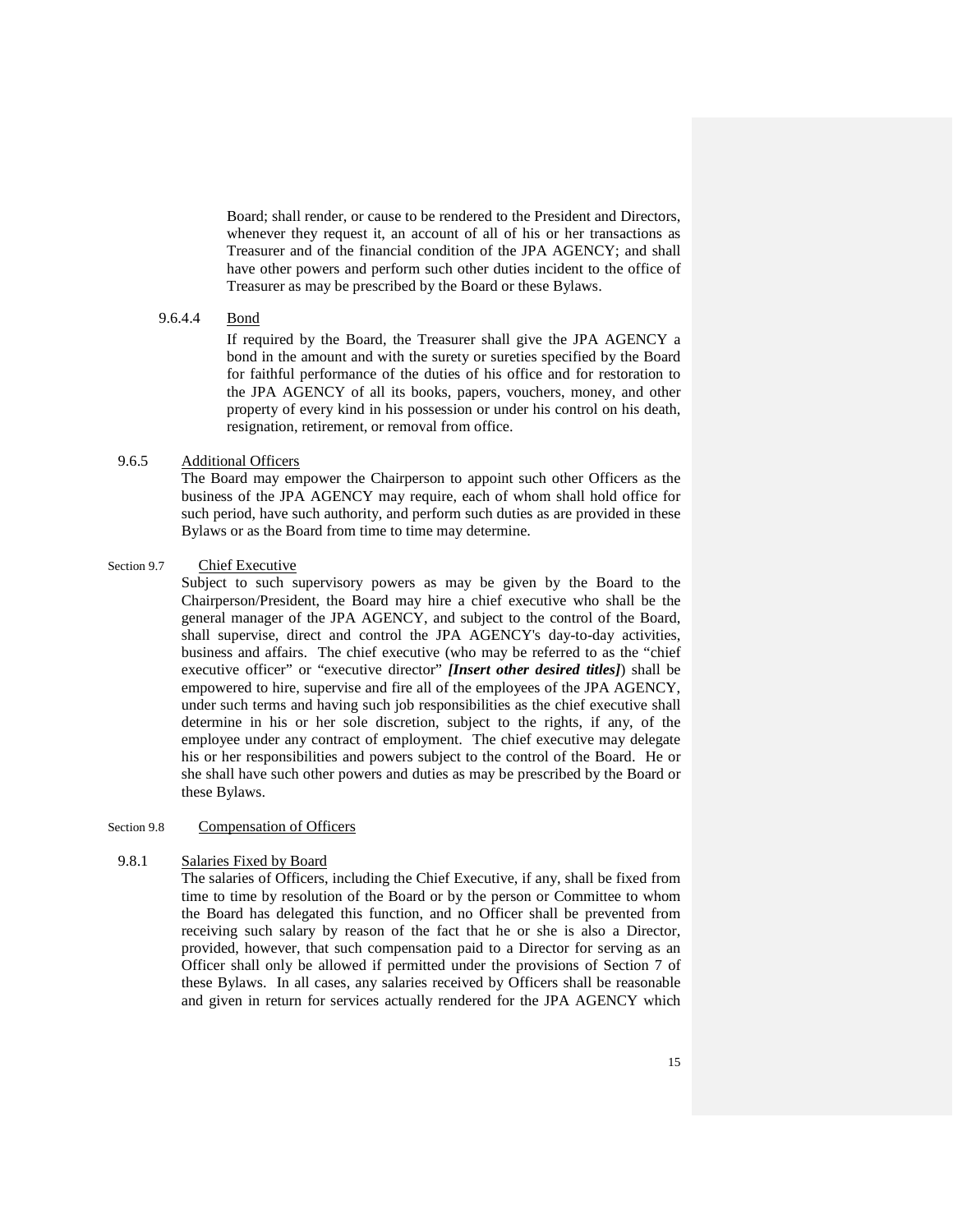relate to the performance of the public benefit purposes of the JPA AGENCY. No salaried Officer serving as a Director shall be permitted to vote on his or her own compensation as an Officer.

<span id="page-16-0"></span>9.8.2 Fairness of Compensation

The Board shall periodically review the fairness of compensation, including benefits, paid to every person, regardless of title, with powers, duties, or responsibilities comparable to the president, chief executive officer, treasurer, or chief financial officer (i) once such person is hired, (ii) upon any extension or renewal of such person's term of employment, and (iii) when such person's compensation is modified (unless all employees are subject to the same general modification of compensation).

# <span id="page-16-1"></span>**ARTICLE 10 TRANSACTIONS BETWEEN JPA AGENCY AND DIRECTORS OR OFFICERS**

- <span id="page-16-4"></span><span id="page-16-3"></span><span id="page-16-2"></span>Section 10.1 Transactions with Directors and Officers
	- 10.1.1 Interested Party Transactions
		- Except as described in Section [10.1.2,](#page-16-4) the JPA AGENCY shall not be a party to any transaction:
			- (a) In which one or more of its Directors or Officers has a material financial interest, or
			- (b) With any agency, firm, association, or other entity in which one or more Directors or Officers has a material financial interest.
	- 10.1.2 Requirements to Authorize Interested Party Transactions The JPA AGENCY shall not be a party to any transaction described in [10.1.1](#page-16-3) unless:
		- (a) the JPA AGENCY enters into the transaction for its own benefit;
		- (b) the transaction is fair and reasonable to the JPA AGENCY at the time the transaction is entered into;
		- (c) prior to consummating the transaction or any part thereof, the Board authorizes or approves the transaction in good faith, by a vote of a majority of Directors then in office (without counting the vote of the interested Directors), and with knowledge of the material facts concerning the transaction and the interested Director's or Officer's financial interest in the transaction;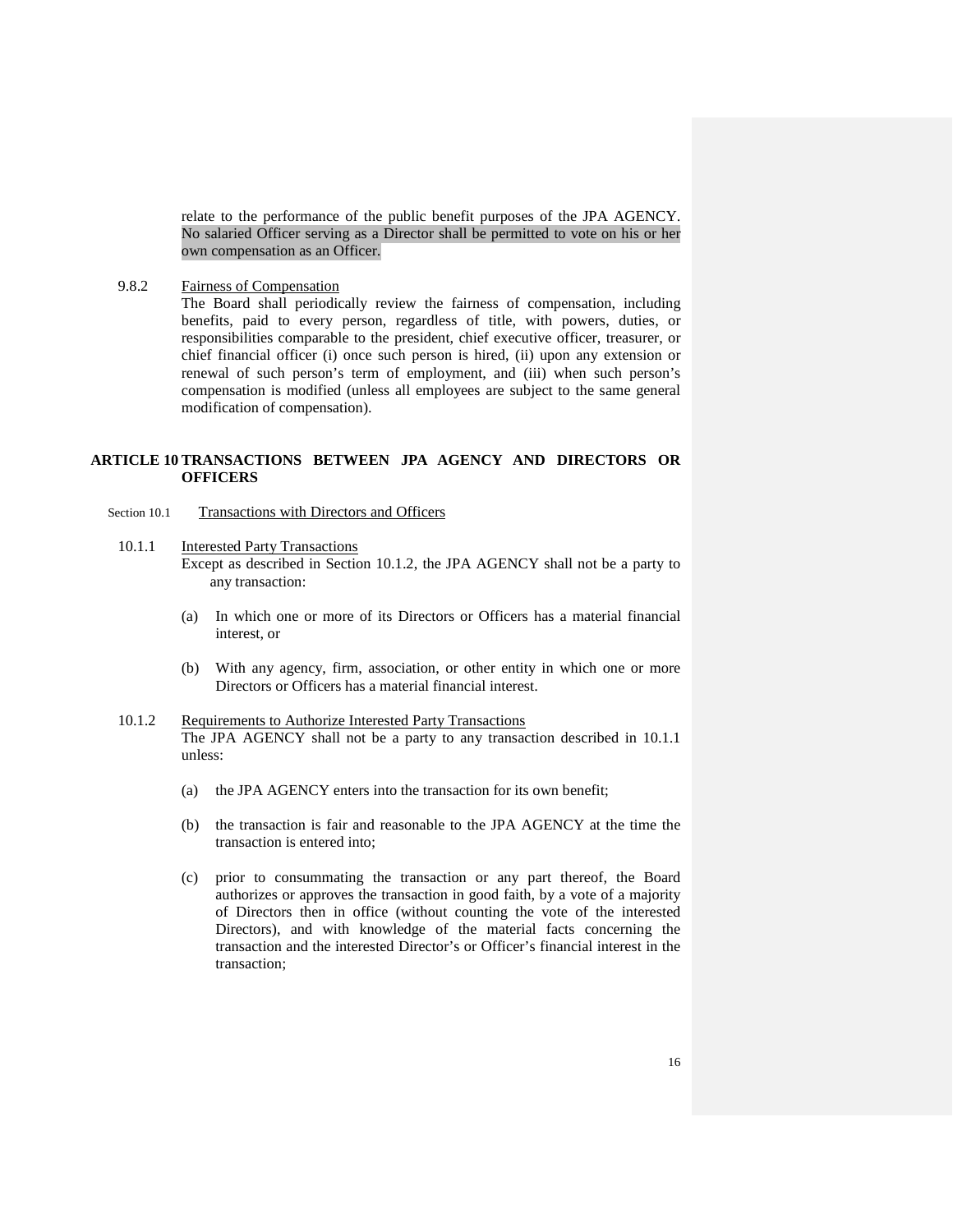- (d) prior to authorizing or approving the transaction, the Board considers and in good faith determines after reasonable investigation that the JPA AGENCY could not obtain a more advantageous arrangement with reasonable effort under the circumstances; and
- (e) the minutes of the Board meeting at which such action was taken reflect that the Board considered and made the findings described in paragraphs (a) through (d) of this Section [10.1.2.](#page-16-4)

#### <span id="page-17-0"></span>10.1.3 Material Financial Interest

A Director or Officer shall not be deemed to have a "material financial interest" in a transaction:

- (a) that fixes the compensation of a Director as a Director or Officer;
- (b) if the contract or transaction is part of a public program of the JPA AGENCY and it (1) is approved or authorized by the JPA AGENCY in good faith and without unjustified favoritism, and (2) results in a benefit to one or more Directors or their families only because they are in the class of persons intended to be benefited by the program; or
- (c) Where the interested Director has no actual knowledge of the transaction and it does not exceed the lesser of one percent of the gross receipts of the JPA AGENCY for the preceding year or \$100,000.

# <span id="page-17-1"></span>Section 10.2 Interlocking Directorates

No contract or other transaction between the JPA AGENCY and any agency, firm or association of which one or more Directors are directors is either void or voidable because such Director(s) are present at the Board or Committee meeting that authorizes, approves or ratifies the contract or transaction, if (i) the material facts as to the transaction and as to such Director's other directorship are fully disclosed or known to the Board or Committee, and the Board or Committee authorizes, approves or ratifies the contract or transaction in good faith by a vote sufficient without counting the vote of the common Director(s) (subject to the quorum provisions of [Article 7\)](#page-5-3); or if (ii) the contract or transaction is just and reasonable as to the JPA AGENCY at the time it is authorized, approved or ratified.

<span id="page-17-2"></span>Section 10.3 Duty of Loyalty

Nothing in this Article 10 shall be construed to derogate in any way from the absolute duty of loyalty that every Director and Officer owes to the JPA AGENCY.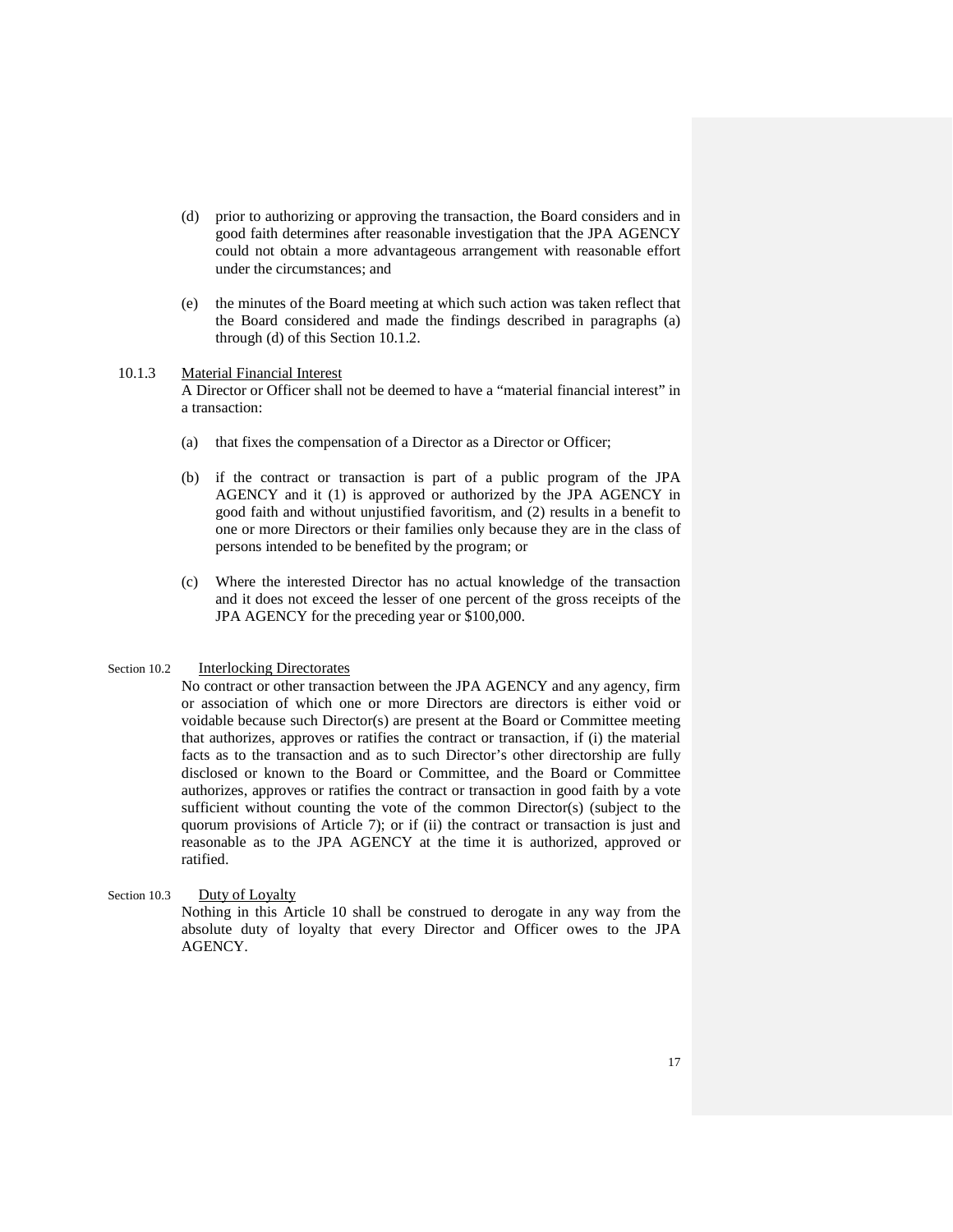#### <span id="page-18-0"></span>**ARTICLE 11 JPA AGENCY RECORDS, REPORTS AND SEAL**

#### <span id="page-18-1"></span>Section 11.1 Minute Book

The JPA AGENCY shall keep a minute book in written form which shall contain a record of all actions by the Board or any committee including (i) the time, date and place of each meeting; (ii) whether a meeting is regular or special and, if special, how called; (iii) the manner of giving notice of each meeting and a copy thereof; (iv) the names of those present at each meeting of the Board or any Committee thereof; (v) the minutes of all meetings; (vi) any written waivers of notice, consents to the holding of a meeting or approvals of the minutes thereof; (vii) all written consents for action without a meeting; (viii) all protests concerning lack of notice; and (ix) formal dissents from Board actions.

# <span id="page-18-2"></span>Section 11.2 Books and Records of Account

The JPA AGENCY shall keep adequate and correct books and records of account. "Correct books and records" includes, but is not necessarily limited to: accounts of properties and transactions, its assets, liabilities, receipts, disbursements, gains, and losses.

<span id="page-18-3"></span>Section 11.3 Joint Powers of Agreement (JPA AGENCY), Other Agreements and Bylaws The JPA AGENCY shall keep at its principal office, the original or a copy of the JPA Agreement, Interagency Agreements, Other Agreements and Bylaws as amended to date.

### <span id="page-18-4"></span>Section 11.4 Annual Report; Statement of Certain Transactions

The Board shall cause an annual report to be sent to each Director within 120 days after the close of the JPA AGENCY's fiscal year containing the following information:

- (a) The assets and liabilities of the JPA AGENCY as of the end of the fiscal year;
- (b) The principal changes in assets and liabilities, including trust funds, during the fiscal year;
- (c) The revenue or receipts including that for reserve funds of the JPA AGENCY, both unrestricted and restricted to particular purposes, for this fiscal year;
- (d) The expenses or disbursements of the JPA AGENCY for both general and restricted purposes during the fiscal year;

## <span id="page-18-5"></span>Section 11.5 Directors' Rights of Inspection

Every Director shall have the absolute right at any reasonable time to inspect the books, records, documents of every kind, and physical properties of the JPA **Comment [A1]:** This is important because each director will represent its own water system.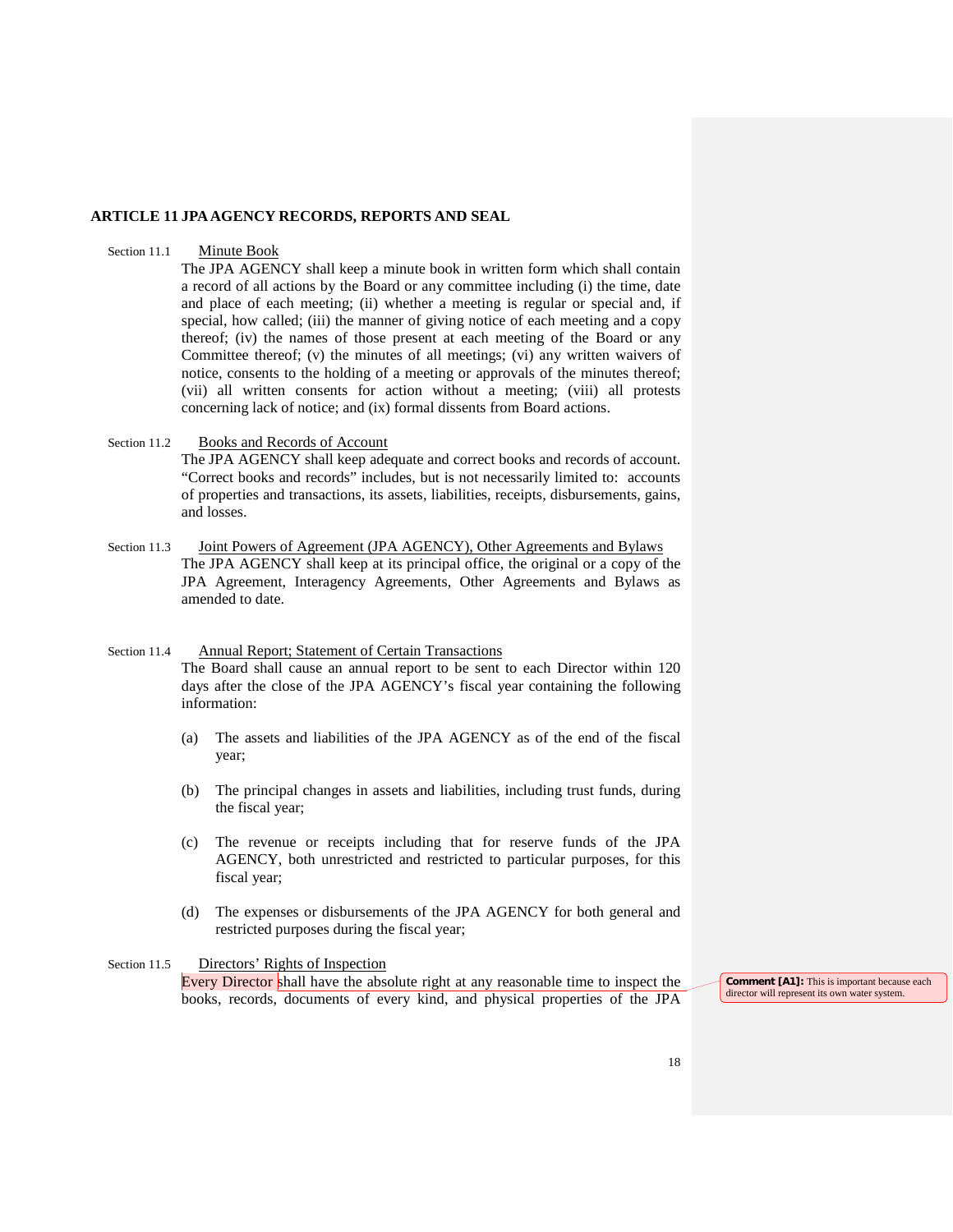AGENCY. The inspection may be made in person or by the Director's agent or attorney. The right of inspection includes the right to copy and make extracts of documents.

<span id="page-19-0"></span>Section 11.6 JPA AGENCY Seal

The JPA AGENCY seal, if any, shall be in such form as may be approved from time to time by the Board. Failure to affix the seal to JPA AGENCY instruments, however, shall not affect the validity of any such instrument.

# **ARTICLE 12 ALLOCATION OF COSTS, PAYMENT OBLIGATIONS, FINANCE AND ACCOUNTING**

<span id="page-19-1"></span>Section 12.1 Allocation of Costs

The costs incurred by the Agency in carrying its functions shall be allocated between the Parties as follows XXXXX.

- 12.1.1 Capital Costs. The capital costs sharing shall apply to the Initial Project Facilities and any future capital costs, including, modification, improvement and minor repair and replacement costs. Following the Construction of the Initial Project Facilities, the Capital Costs apply to any expansion of, addition to or increase of projects Facilities and the Repair and Replacement costs as determined by the Board.
- 12.1.2 Supplemental Water Purchase Costs. The costs of the annual note payments by the Agency under a Water Purchase Contract Agreement shall be allocated as follows XXX

Section 12.2 Payment Obligations

- 12.2.1 Payment Obligations. All costs of the Agency shall be annually assessed and a cost schedule revised accordingly. The schedule should generate sufficient revenues to meet the obligations of the Agency for that fiscal year as set forth in the Agency's annual budget. The schedule should include any and all bonds or financing agreements entered into by the Agency. Each Party's water enterprise fund or such other fund as a Party may determine will be responsible for the payment of this annual assessment whether or not water is available for diversion to projects, and regardless of the occurrence of any Force Majeure event.
	- a) Notwithstanding anything to the contrary herein, each of the Parties shall be individually liable to the other Parties for its failure to pay its respective share of the Agency's annual costs (including but not limited to debt service on any bonds or related obligations). In the event that a Party fails to make any payment of such costs (a "Defaulting Party"), a non-defaulting Party may voluntarily make such payment on behalf of the Defaulting Party, but the Defaulting Party shall remain obligated to reimburse the non-defaulting Party for such advance with interest calculated at one

**Comment [A2]:** In the contract with AID there should be a provision of payment to AID whether water is available or not. That is a separate issue. But in this case there is a capital cost that has to be paid whether water is available or not.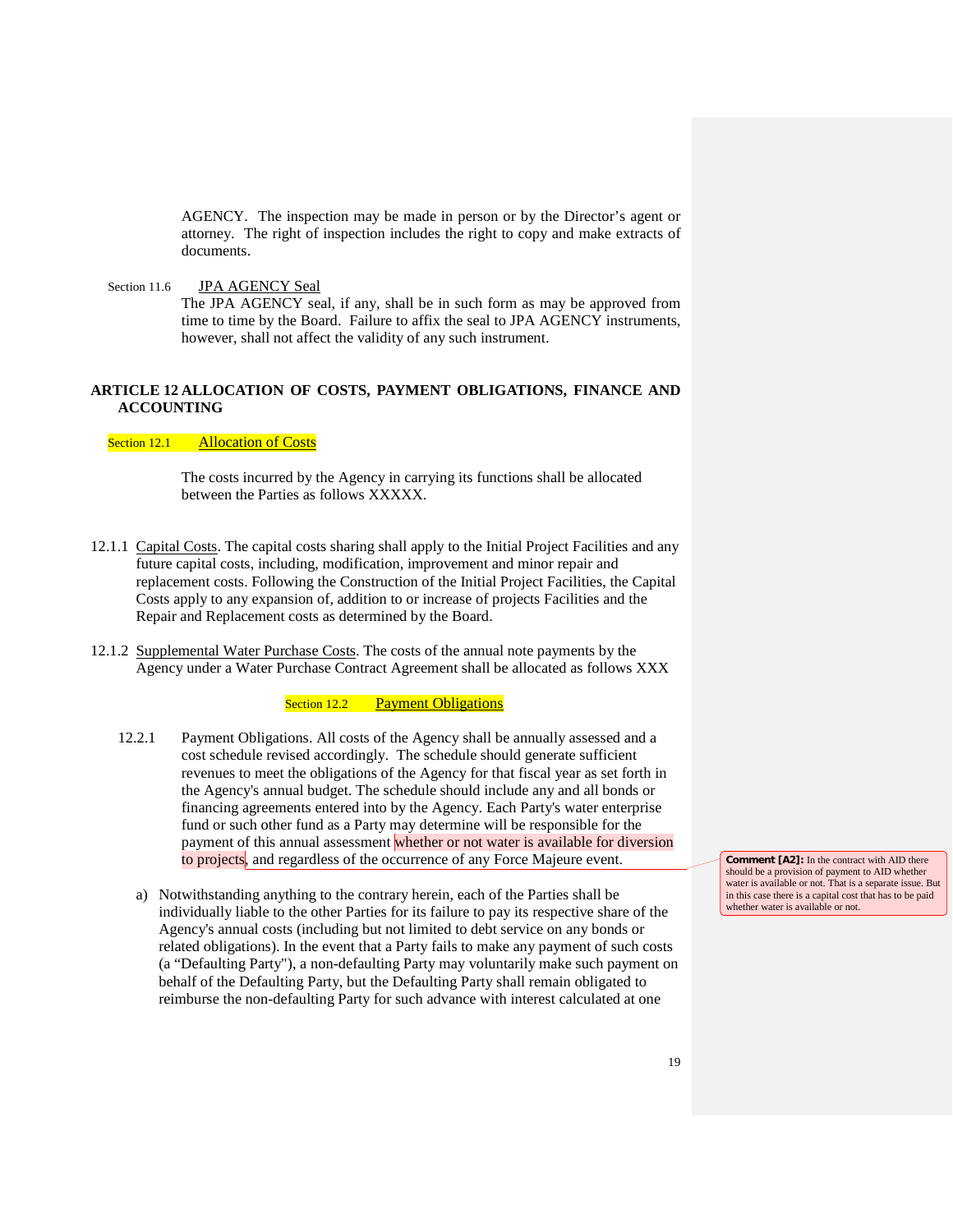and one-half the rate of return earned by the treasury of the non-defaulting Party during the time period of the default.

b) If the Defaulting Party has not repaid the non-defaulting Party for such advance by the agreed payment schedule, the non-defaulting Party may take such legal action as it deems appropriate to enforce payment of such obligation.

The Agency may decide to establish a debt reserve funds for such events and may establish policies for nonpayment and disconnect procedures.

c) Any payment remaining unpaid by a Party after its due date shall bear interest at the rate and terms established in policies and procedures or Rules and Regulations of the Agency. In the event of such a default, in addition to any other remedy that may be available, the Agency may cease providing water to the Defaulting Party until the delinquent amount with interest has been paid in full and the unused water could be temporarily allocated elsewhere to be used.

# Section 12.3 Finance and Accounting

12.3.1 **Annual Budget.** Prior to the commencement of each fiscal year, the Board shall adopt a budget, including a projection of Capital Costs, Fixed Operating Costs, Variable Operating Costs and Repair and Replacement Costs for projects for the ensuing fiscal year plus an amount to fund a contingency reserve. The budget also shall include a forecast of the payment obligations for each of the Parties for the subsequent four years. (Preparing a 5 Year Financial Plan/Budget)

> If the Board because of a tie-vote or other reason fails to timely approve an annual budget, then the prior year's annual budget (plus a cost of living adjustment) shall continue in effect until superseded by a new Board-approved budget and the former budget shall provide appropriation for ongoing Agency expenditures consistent with that budget, as adjusted.

- 12.3.2 **Budget Reserves and Excess Revenues.** The Board shall determine on an annual basis, prior to the beginning of each fiscal year, a level of reasonable cash reserves to be accumulated by the Agency. The reserve accounts could be those recommended by funding agencies such as, debt reserve, O&M reserve, emergency reserve, future repairs and improvements reserve. These reserves shall be accumulated from revenues collected in excess of all actual costs of the Agency. Once the targeted reserve level is reached, all additional revenues collected in excess of the actual costs of the Agency shall be considered excess revenue and, subject to any limitation in any bond or other financing agreement, carried forward as revenue for the next fiscal year and serve to reduce each Party's respective assessment for such subsequent fiscal year.
- 12.3.3 **Revenue Deficit**. If insufficient revenue is collected by the Agency to satisfy all of its annual costs (other than by reason of a failure of any Party to pay its share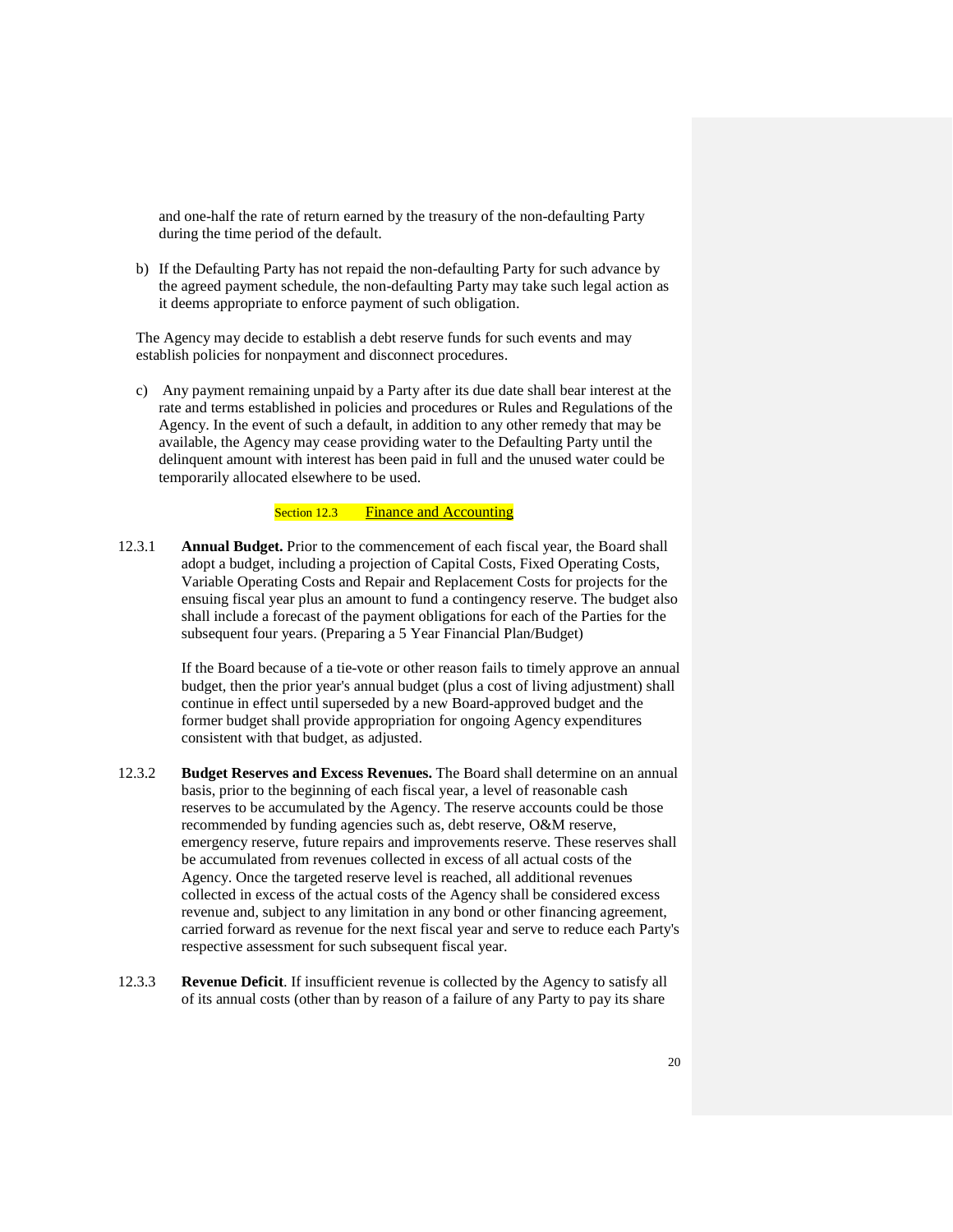of costs), then such deficiency will be assessed by the Agency against all Parties in the same manner as costs were allocated to each Party for the fiscal year in which such deficit was incurred.

12.3.4 **Accounting Procedures**. The Agency shall keep and maintain strict accountability of all funds, receipts and expenses, and shall keep and maintain appropriate records and accounts of all funds, receipts and expenses under this Agreement in accordance with accounting and bookkeeping practices established by, or consistent with, those utilized by the Controller of the State of California for like public entities. In particular, the Treasurer shall comply strictly with requirements of the Act. The Agency shall allow any Party, or any of its employees, accountants, attorneys or agents to review, inspect, copy and audit any such records and accounts, including source documents. The Agency shall keep and maintain accurate records showing and segregating the Administrative, Management, Operations and Capital Costs of the each

Project Facility cost set forth below.

- 12.3.5 **Assets.** The Agency shall maintain up to date records of all its assets including, vehicles, apparatus, equipment and other assets and property contributed by each Party. The Agency shall prepare and annually review its Asset Management Plan.
- 12.3.6 **Expenditures.** The Board shall establish and comply with a system and procedure for the review and approval of Agency expenditures and claims and the drawing and/or signing of Agency warrants or checks. All expenditures shall be consistent with the approved budget, except as otherwise determined by the Board.
- 12.3.7 **Audit.** Annually, biennially, or on any longer period as permitted by law, the Board shall contract with an independent certified public accountant to perform a financial audit of the accounts and records of the Agency. Copies of such audit reports shall be filed with each Party and, if required, with the State Controller within six months of the end of the audited fiscal year, or such other period permitted or required by law.

#### Section 12.4 Execution of Instruments

The Board, except as otherwise provided in these Bylaws, may by resolution authorize any Officer or agent of the JPA AGENCY to enter into any contract or execute and deliver any instrument in the name of and on behalf of the JPA AGENCY, and such authority may be general or confined to specific instances. Unless so authorized, no Officer, agent, or employee shall have any power or authority to bind the JPA AGENCY by any contract or engagement or to pledge its credit or to render it liable monetarily for any purpose or in any amount.

#### <span id="page-21-0"></span>Section 12.5 Checks and Notes

Except as otherwise specifically determined by resolution of the Board, or as otherwise required by law, checks, drafts, promissory notes, orders for the